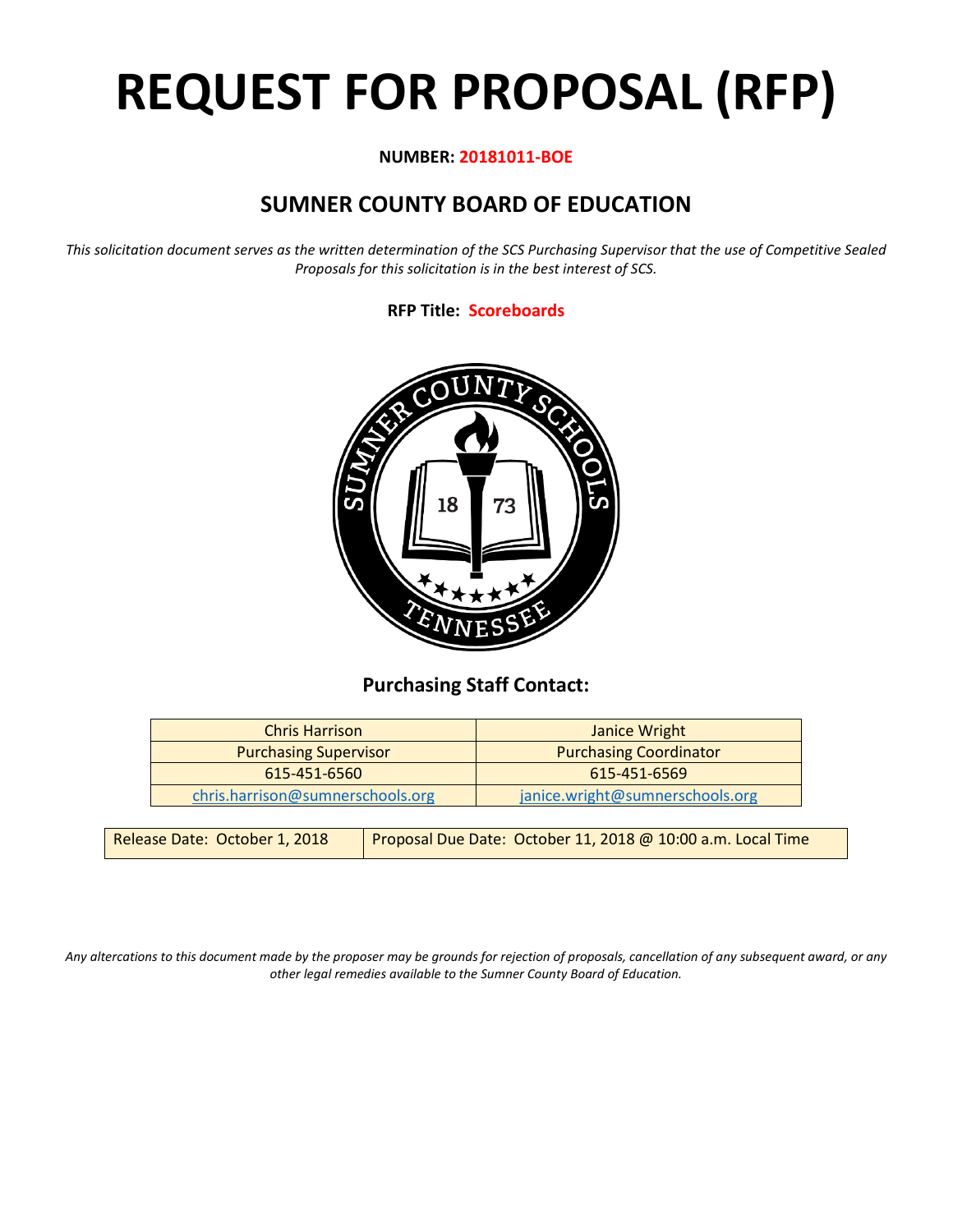## **NOTICE TO PROPOSERS**

There may be one or more amendments to this RFP. In order to receive communication for any such amendments issued specifically to this RFP, the proposer must provide a Notice of Intent to Propose to the Sumner County Board of Education (SCS) Purchasing Department. The proposer must utilize this form when submitting notice. The notice may be sent by email to: Purchasing Office, purchasing@sumnerschools.org. SCS will send amendments only to those proposers which complete and return this information by the deadline list in the RFP Schedule of Events (Section 4).

| <b>RFP Number:</b>      | 20181011-BOE Scoreboards |
|-------------------------|--------------------------|
| Company Name:           |                          |
| <b>Mailing Address:</b> |                          |
|                         |                          |
|                         |                          |
| Phone Number:           |                          |
| <b>Contact Person:</b>  |                          |
| <b>Email Address:</b>   |                          |
| Authorized Signature    |                          |
|                         |                          |
| <b>Printed Name</b>     |                          |
| Date                    |                          |

Emailed amendments will be sent in a Microsoft Word (Office for Windows) or Portable Document Format (pdf) format. Any alterations to the document made by the proposer may be grounds for rejection of proposal, cancellation of any subsequent award or any other legal remedies available to the Sumner County Board of Education.

Amendments will also be posted on the SCS website **https://sumnerschools.org/index.php/current-bids-and-rfps** and attached to the solicitation listing as a PDF or WORD file. Check the particular solicitation on the Current Bids and RFPs webpage for any posted amendments.

By completing and returning this form, the Proposer has expressed its intent to provide a proposal for **20181011-BOE Scoreboards.**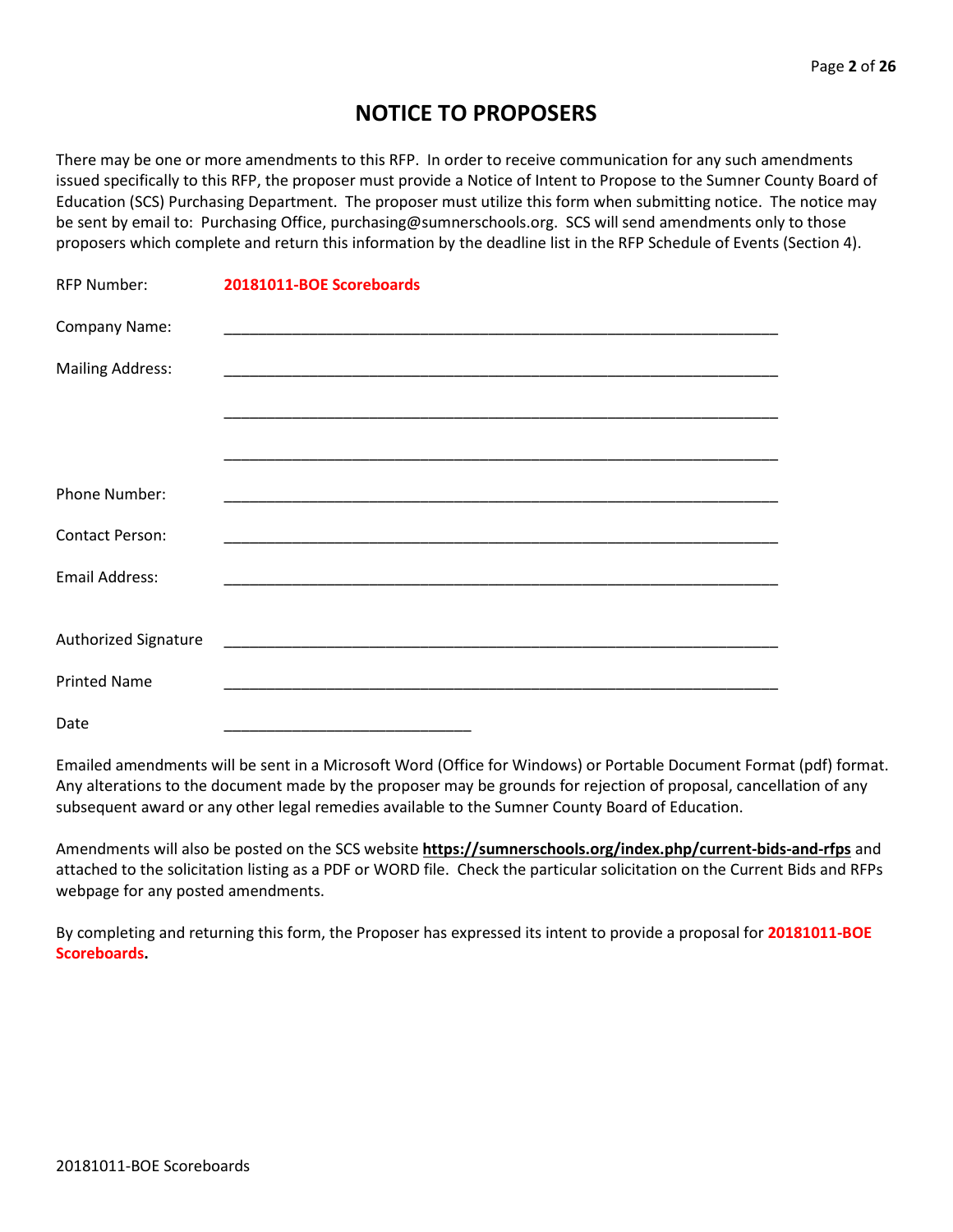## **TABLE OF CONTENTS**

- 1. Introduction/Overview
	- 1.1. Purpose
	- 1.2. Contact Information
- 2. Requirements
	- 2.1. Scope of Work/Specifications
	- 2.2. Contactor Obligations
- 3. Source Selection and Contract Award
- 4. Schedule of Events
- 5. Instructions for Proposal
	- 5.1. Required Forms
	- 5.2. New Vendors
	- 5.3. Acknowledgement of Insurance Requirements
	- 5.4. Clarification and Interpretation of RFP
	- 5.5. Proposal Package
	- 5.6. Delivery of Proposals
	- 5.7. Evaluation of Proposals
	- 5.8. Request for Clarification of Proposals
	- 5.9. Protests
- 6. Attachments
	- 6.1. Contact Information
	- 6.2. Bid Form/Certification
	- 6.3. References
	- 6.4. Certification Regarding Debarment or Suspension
	- 6.5. Condition of Submitting Proposal
	- 6.6. Statement of Non-Collusion
	- 6.7. Attestation Re Personnel
	- 6.8. Drug Free Workplace Affidavit
	- 6.9. IRS Form W-9
		- \**An online, fillable version can be found at https://www.irs.gov/pub/irs-pdf/fw9.pdf*
	- 6.10. Standard Terms & Conditions
	- 6.11. Vendor Checklist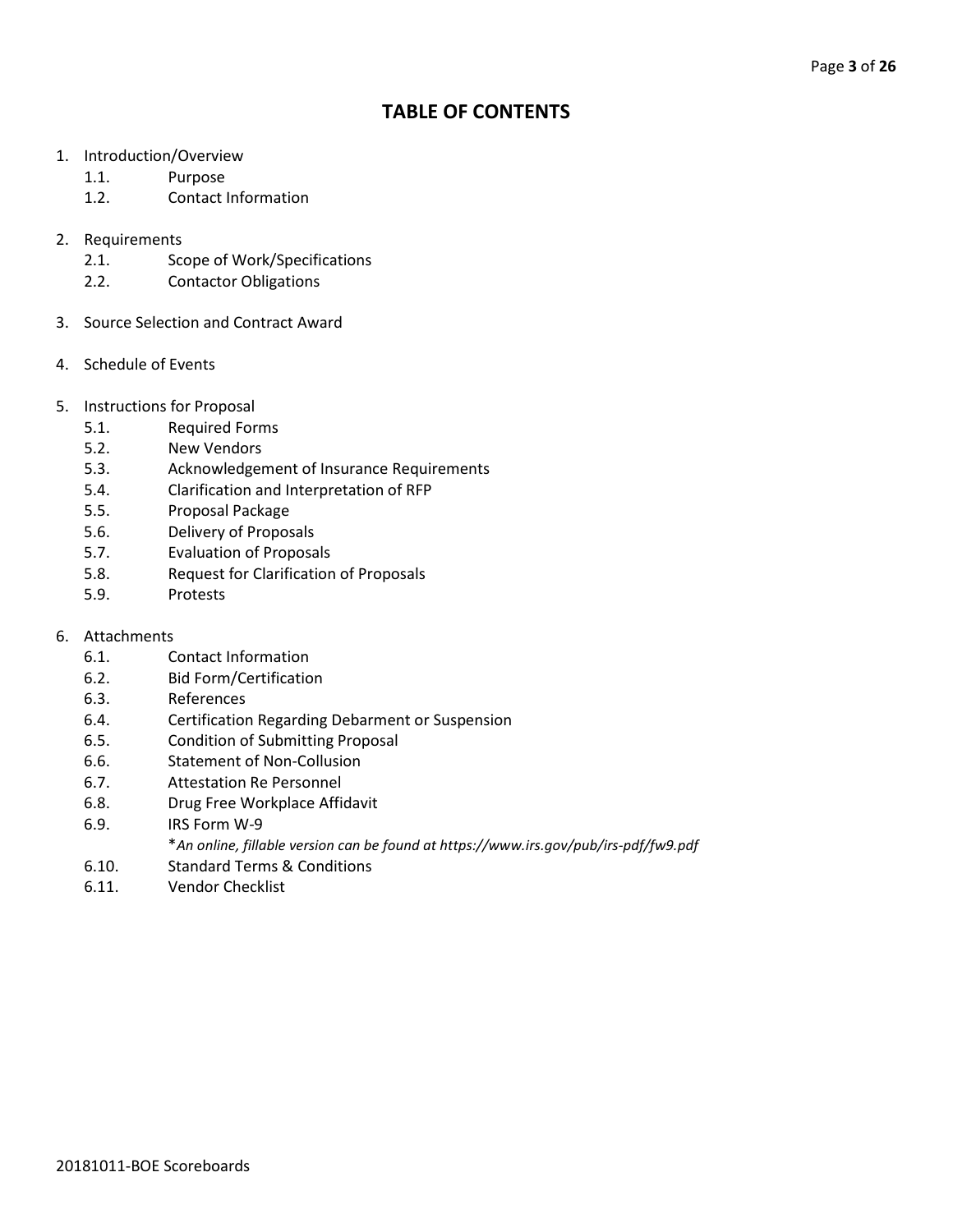#### 1. Introduction/Overview

#### 1.1. Purpose

The Sumner County Board of Education (SCS) is requesting sealed proposals for the purchase and installation of scoreboards.

#### 1.2. Contact Information

Unauthorized contact regarding this RFP with employees or officials of SCS other than the Purchasing Supervisor named below may result in disqualification from this procurement process.

Interested parties must direct all communication regarding this RFP to the Purchasing Supervisor, who is SCSs only official point of contact for this RFP.

Chris Harrison Purchasing Supervisor 1500 Airport Road Gallatin, TN 37066 (615) 451-6560 chris.harrison@sumnerschools.org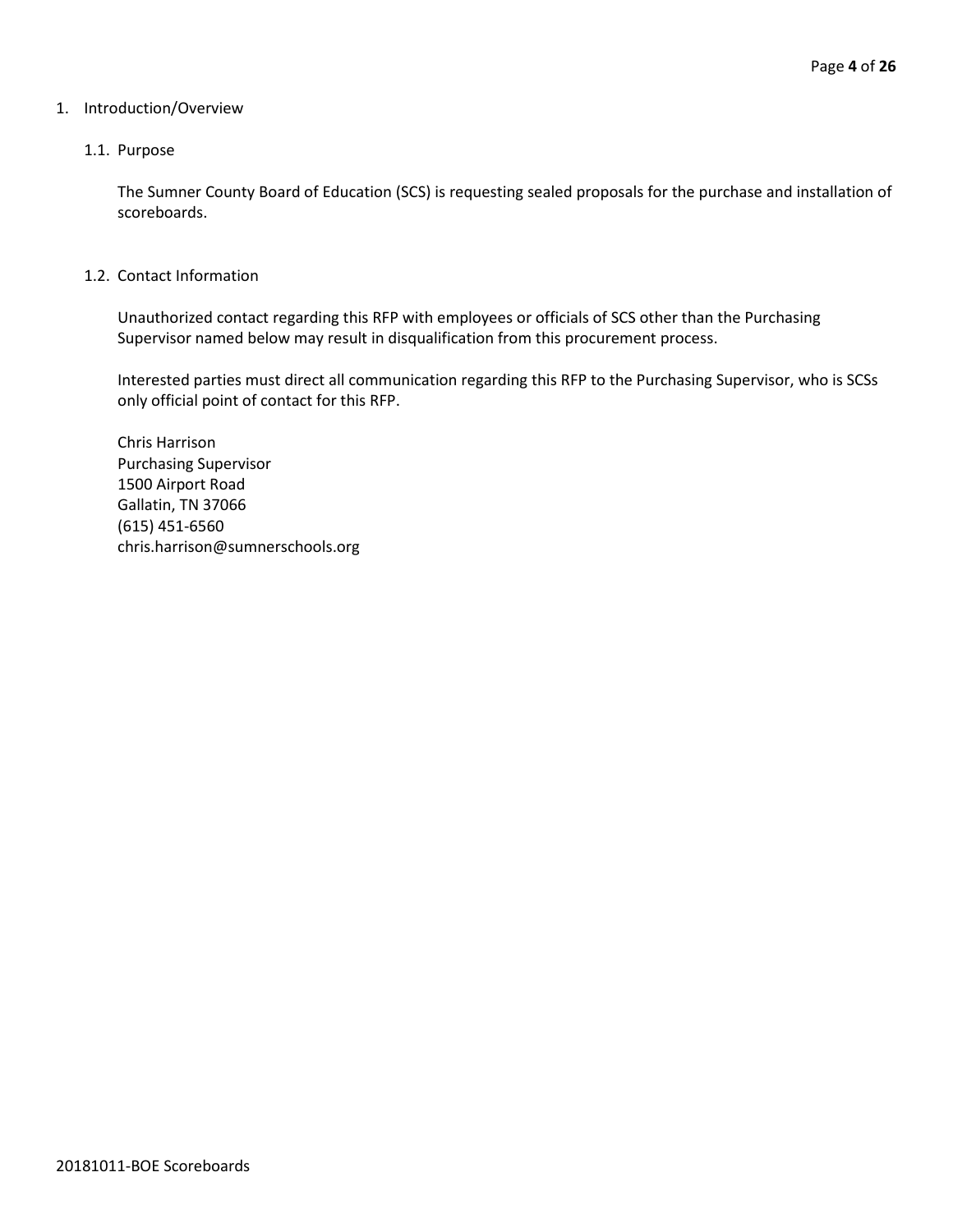#### 2. Requirements

2.1. Scope of Work / Specifications

The proposal shall include the costs of delivered systems as designed, inclusive of the equipment components, hardware and maintenance & operations manuals from the manufacturer. All equipment will be assembled and installed by the Contractor.

The Contractor must demonstrate a fully functional system at project completion. The Contractor must train personnel on the use of the system.

The Contractor must include an itemized list of all equipment included with the proposed scoreboard system. The list must include the make, model, item number, etc.

| <b>STATION CAMP HIGH SCHOOL</b>                                                                                                                                                                                                                                          |                                                                                                                                                                                                                                                                                                                                        |  |  |
|--------------------------------------------------------------------------------------------------------------------------------------------------------------------------------------------------------------------------------------------------------------------------|----------------------------------------------------------------------------------------------------------------------------------------------------------------------------------------------------------------------------------------------------------------------------------------------------------------------------------------|--|--|
| 1040 Bison Trail                                                                                                                                                                                                                                                         |                                                                                                                                                                                                                                                                                                                                        |  |  |
| Gallatin, TN 37066                                                                                                                                                                                                                                                       |                                                                                                                                                                                                                                                                                                                                        |  |  |
| <b>Basketball Scoreboard:</b><br>Electro-Mech Scoreboard Co. Model LX2555<br>or equivalent<br>Dimensions: 17ft. x 5ft.<br>ID Panel: 17ft. x 2ft.<br><b>Merchant Maroon Face</b><br>$\bullet$<br><b>Silver Grey Accent Striping</b><br><b>White Captions</b><br>$\bullet$ | <b>Baseball Scoreboard:</b><br>Electro-Mech Scoreboard Co. Model LX1753<br>or equivalent.<br>Dimensions: 26ft. x 9ft.<br>$\bullet$<br>Silver Grey Face<br>$\bullet$<br><b>Merchant Maroon Accent Striping</b><br>$\bullet$<br>Decorative Arched Truss with Non-backlit<br>$\bullet$<br>Logo/Lettering (18 in. Shoulders): 26ft. x 4ft. |  |  |
| Standard LEDs<br>$\bullet$<br>Design: Attachment "A"<br>$\bullet$<br>$Quantity = 2$                                                                                                                                                                                      | Red LEDs<br>$\bullet$<br>Design: Attachment "B"<br>$\bullet$<br>Quantity = $1$                                                                                                                                                                                                                                                         |  |  |
| Includes:<br>MP Series Control Console or equivalent<br>٠<br>ScoreLink 400 Wireless Communication<br>System or equivalent<br>Boards can work together or separate.                                                                                                       | Includes:<br>MP Series Control Console or equivalent<br>$\bullet$<br>ScoreLink 400 Wireless Communication<br>$\bullet$<br>System or equivalent                                                                                                                                                                                         |  |  |
| Installation:<br>Turnkey by Contractor/Sub-Contractor                                                                                                                                                                                                                    | Installation:<br>Includes setting new poles.<br>Electrical service is available via existing<br>$\bullet$<br>structure.<br>Turnkey by Contractor/Sub-Contractor                                                                                                                                                                        |  |  |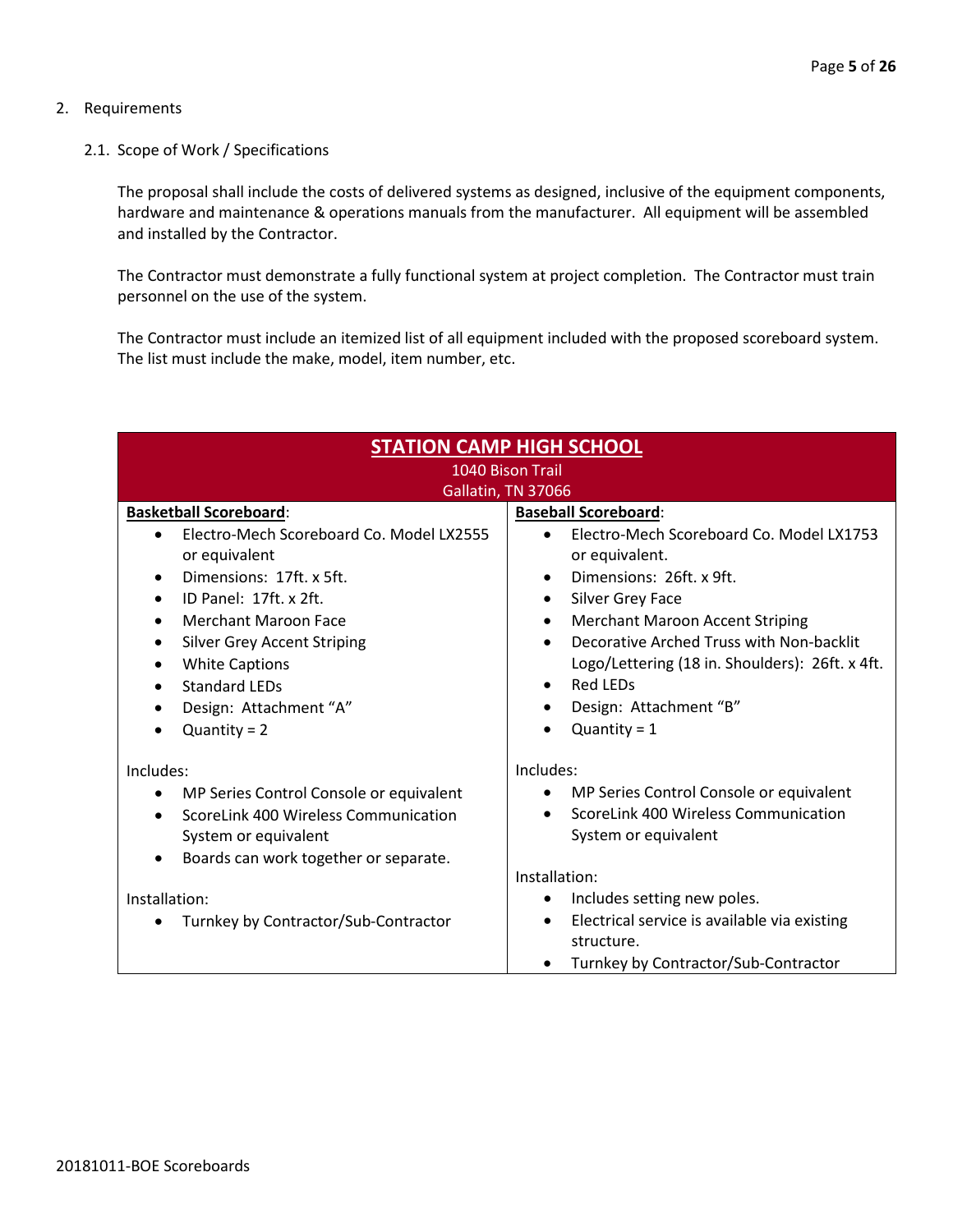### **WESTMORELAND HIGH SCHOOL** 4300 Hawkins Drive

## Westmoreland, TN 37186

#### **Basketball Scoreboard**s:

- **#1**: Electro-Mech Scoreboard Co. Model LX2655 (Basketball/Volleyball) or equivalent
- Dimensions: 9ft. x 5ft.
- Arched ID Panel: 9ft. x 2ft. (1ft. Shoulders)
- Matte Black Face
- Cardinal Red Accent Striping
- White Captions
- Standard LEDs
- Design: Attachment "C"
- $\bullet$  Quantity = 1
- **#2**: Electro-mech Scoreboard Co. Model LX2555 or equivalent
- Dimensions: 17ft. x 5ft.
- Arched ID Panel: 17ft. x 3ft. (1.5ft. Shoulders)
- Matte Black Face
- Cardinal Red Accent Striping
- White Captions
- Standard LEDs
- Design: Attachment "D"
- $\bullet$  Quantity = 2

Includes:

- MP Series Control Console or equivalent
- ScoreLink 400 Wireless Communication System or equivalent
- Boards can work together or separate

#### Installation:

• Turnkey by Contractor/Sub-Contractor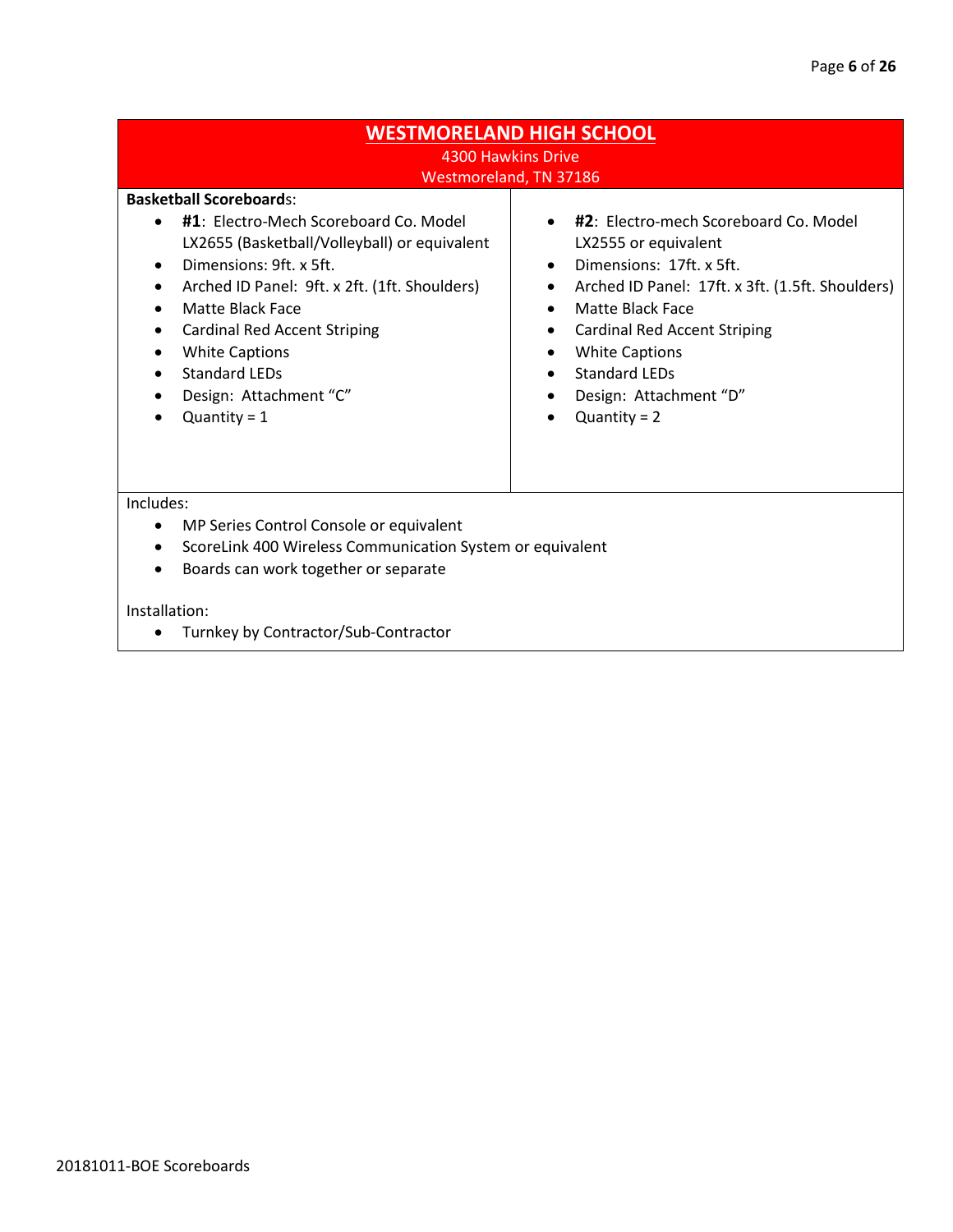#### ATTACHMENT "A"



#### ATTACHMENT "B"

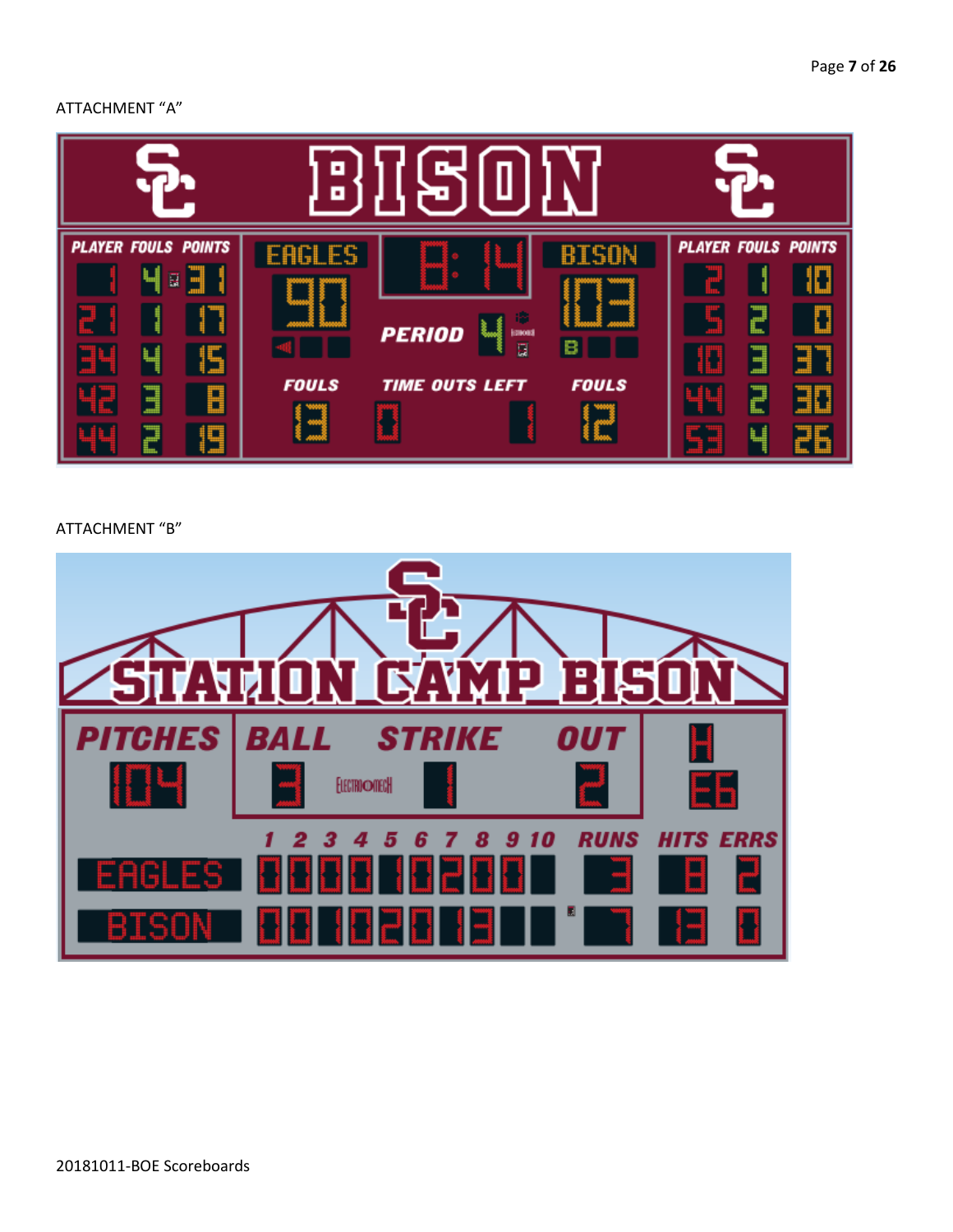ATTACHMENT "C"



ATTACHMENT "D"

| Hame of The                                 |                              |                                                             | EAGLES                           |                                 |  |
|---------------------------------------------|------------------------------|-------------------------------------------------------------|----------------------------------|---------------------------------|--|
| <b>PLAYER FOULS POINTS</b><br>Ч<br>교 국<br>R | <b>GUEST</b><br><b>FOULS</b> | <b>PERIOD</b><br><b>ERORS</b><br>g<br><b>TIME OUTS LEFT</b> | <b>HOME</b><br>в<br><b>FOULS</b> | <b>PLAYER FOULS POINTS</b><br>H |  |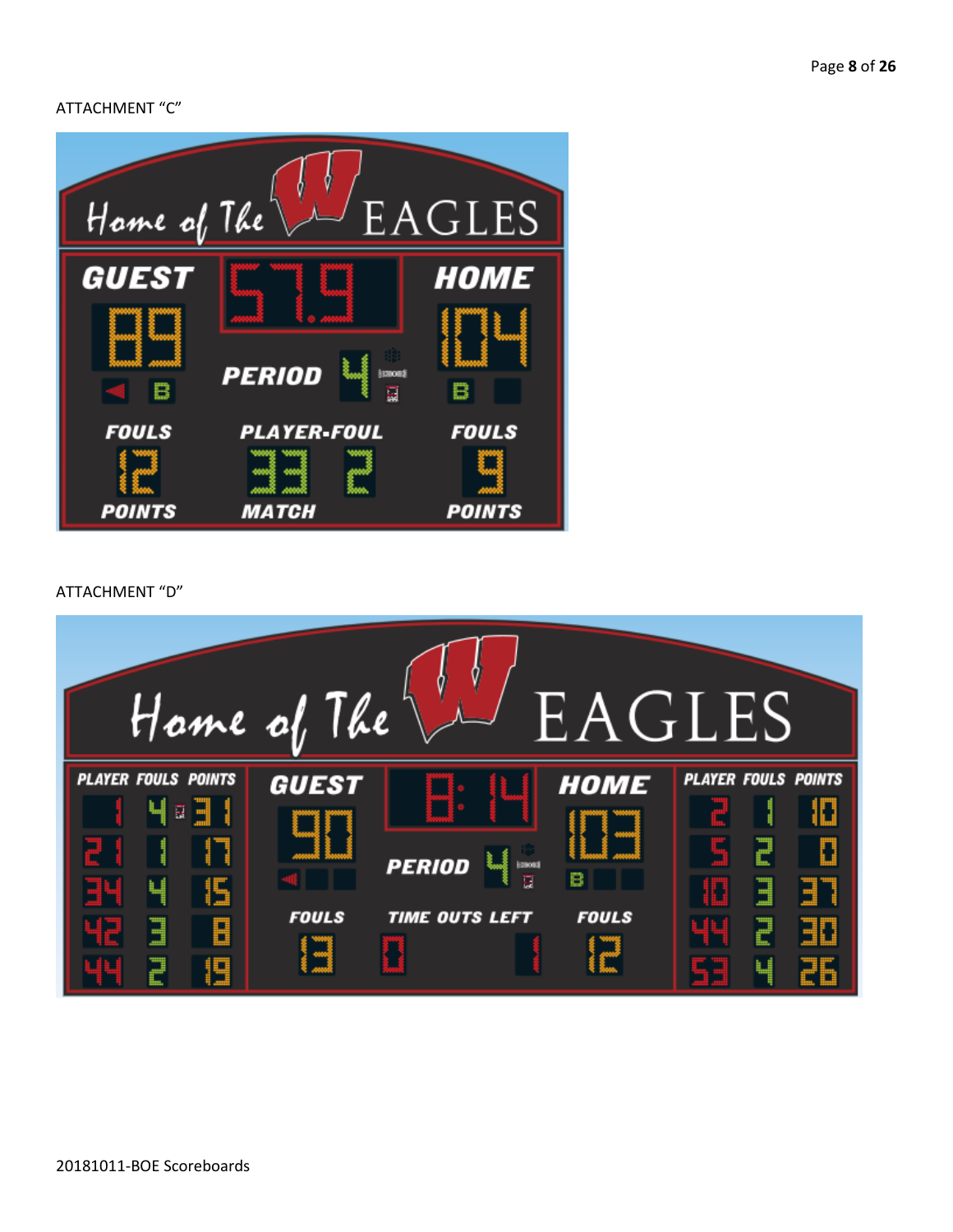#### 2.2. Standard Contractor Obligations

- 2.2.1.1. Shall provide and obtain all necessary materials, equipment and labor to perform all items listed in the Scope of Work.
- 2.2.1.2. Shall provide and obtain all necessary permits with Local, County, etc. agencies as required by law and as required in the Scope of Work.
- 2.2.1.3. Shall schedule all necessary inspections with Local, County, etc. agencies as required by law.
- 2.2.1.4. Shall strictly adhere to all specifications, engineered drawings and any other form of documentation related to the completion of the Scope of Work. SCS reserves the right to withhold partial or all payment until the work is completed to the specifications and satisfaction of SCS. Any work not completed to specifications will be the Contractor's sole responsibility and expense to redo.
- 2.2.1.5. Shall dispose of all generated waste materials in compliance with all Local, State and Federal guidelines, regulations and requirements.
- 2.2.1.6. Shall have property trained and experienced staff to facilitate the services specified in the Scope of Work. If applicable, the Contractor shall provide documentation that staff has received the manufacturers' certification to complete the services specified in the Statement of Work.
- 3. Source Selection and Contract Award
	- Award(s), if made, will be made to the Responsive and Responsible proposer(s) whose proposal is most advantageous to SCS, taking into consideration price and the other evaluation criteria set forth in the RFP.
		- o General Criteria to be determined "Responsive"
			- Does the proposal include all required information, included completed attachment forms and affidavits?
			- Was the proposal delivered on or before the stated deadline? Did it include the required number of copies (hard & electronic)?
		- o General Criteria to be determined "Responsible"
			- Does the Proposer demonstrate an understanding of SCSs needs and proposed approach to the project?
			- **Does the Proposer possess the ability, capacity, skill and financial resources to provide the** service?
			- Can the Proposer take upon itself the responsibilities set forth in the RFP and produce the required outcomes in a timely fashion?
			- **Does the Proposer have the character, integrity, reputation, judgement, experience and** efficiency required for the project?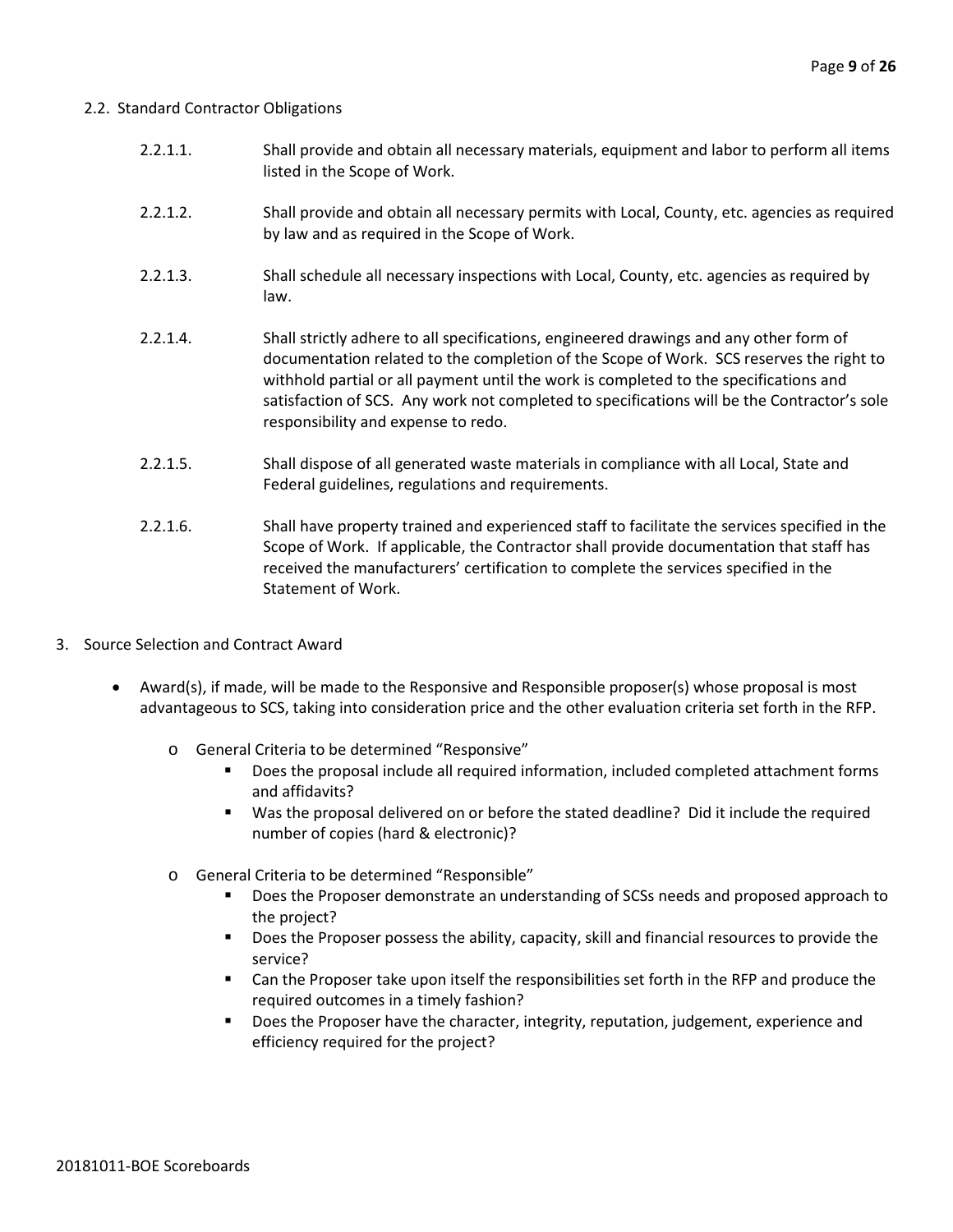- SCS reserves the right to enter into discussions with Proposers which have submitted proposals determined to be reasonably like of being considered for selection to assure a full understanding of and responsiveness to the RFP requirements. Every effort shall be afforded to assure fair and equal treatment with respect to the opportunity for discussion and/or revision of their respective proposals. Revisions may be permitted after the submission and prior to the award for the purpose of obtaining the best offers.
- SCS reserves the right to negotiate price and contract terms and conditions with the most qualified proposer(s) to provide the requested service. If a mutually beneficial agreement with the lowest responsive and responsible Proposer is not reached, SCS reserves the right to enter into contract negotiations with the next lowest Proposer and continue this process until an agreement is reached.
- Upon mutual agreement by both parties, SCS shall grant the right to extend the terms, conditions and prices of contract(s) awarded from this RFP to other Institutions (such as State, Local and/or Public Agencies) who express an interest in participating in any contract that results from this RFP. Each of the "piggyback" Institutions will issue their own purchasing documents for purchase of the goods/services. Proposer agrees that SCS shall bear no responsibility or liability for any agreements between Proposer and the other Institution(s) who desire to exercise this option.

#### 4. Schedule of Events

| <b>RFP Issued</b>              | October 1, 2018                          |
|--------------------------------|------------------------------------------|
| <b>RFP Submission DEADLINE</b> | October 11, 2018 @ 10:00 a.m. Local Time |

#### 5. Instructions for Proposal

#### 5.1. Required Forms

- Proposer must complete and submit the Attachments in Section 6. Attachments may be omitted depending on the RFP requirements. Refer to the Table of Contents for omitted Attachments.
- Evidence of a valid State of Tennessee Business License and/or Sumner County Business License.
- For all vendors with annual purchases in excess of \$50,000; a Sumner County Business License must be on file with the SCS Finance Department. Evidence of the license must be provided within ten (10) working days following notification of award; otherwise, SCS may rescind its acceptance of the Proposer's proposal.
- Copy of State of Tennessee License (if applicable) in respective field.
- If applicable, the Proposer must include a copy of the contract(s) the Proposer will submit to be signed.

#### 5.2. New Vendors

• To comply with Internal Revenue Service requirements, all vendors who perform any type of service are required to have a current IRS Form W-9 on file with the SCS Finance Department. It is a mandatory requirement to complete the IRS Form W-9 (Attachment 6.9) included in this RFP.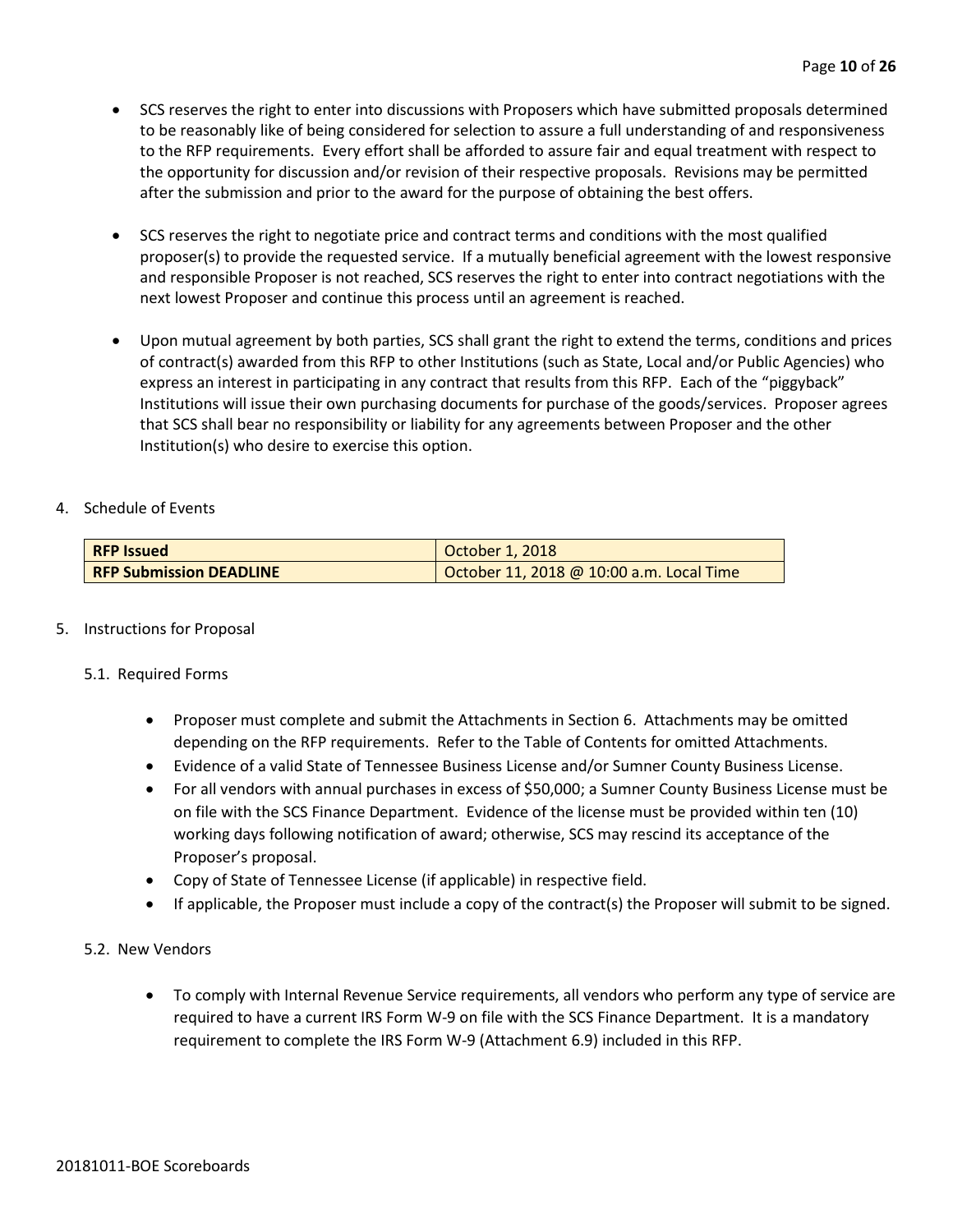- To comply with the Tennessee Lawful Employment Act (50-1-702 and 50-1-703), non-employees (individuals paid directly by the employer in exchange for the individual's labor or services) must have on file one (1) of the following documents:
	- o A valid Tennessee driver's license or photo identification;
	- o A valid driver's license or photo identification from another state where the license requirements are at least as strict as those in Tennessee;
	- o A birth certificate issued by a U.S. state, jurisdiction or territory;
	- o A U.S. government issued certified birth certificate;
	- o A valid, unexpired U.S. passport;
	- o A U.S. certificate of birth abroad (DS-1350 or FS-545)
	- o A report of birth abroad of a U.S. citizen (FS-240);
	- o A certificate of citizenship (N560 or N561);
	- o A certificate of naturalization (N550, N570 or N578);
	- o A U.S citizen identification card (I-197 or I-179); or
	- o Valid alien registration documentation or other proof of current immigration registration recognized by the United States Department of Homeland Security that contains the individual's complete legal name and current alien admission number or alien file number (or numbers if the individual has more than one number).

#### 5.3. Acknowledgement of Insurance Requirements

By submitting a proposal, Proposer acknowledges that it has read and understands the insurance requirements for the proposal. The Proposer who may have employees, contractors, subcontractors or agents working on SCS properties shall carry current certificates for general and professional liability insurance and for workers' compensation as indicated below. The owner or Principal of each Proposer must also be insured by workers' compensation if they perform any of the services on SCS properties. There will be no exceptions to the insurance requirement. Proposer also understands that the evidence of required insurance must be submitted within fifteen (15) working days following notification of its offer being accepted; otherwise, SCS may rescind its acceptance of the Proposers proposal.

#### • **General Liability**

| <b>General Aggregate</b> | \$2,000,000 |
|--------------------------|-------------|
| Each Occurrence          | \$1,000,000 |

#### • **Workers Compensation**

| <b>Workers Compensation</b> | <b>Tennessee Statutory Limits</b> |
|-----------------------------|-----------------------------------|
| <b>Employer's Liability</b> | \$500,000                         |

#### 5.4. Clarification and Interpretation of RFP

The words "must" and "shall" in the RFP indicate mandatory requirements. Taking exception to any mandatory requirement shall be considered grounds for rejection. There are other requirements that SCS considers important but not mandatory. It is important to respond in a concise manner to each section and submit an itemized list of all exceptions.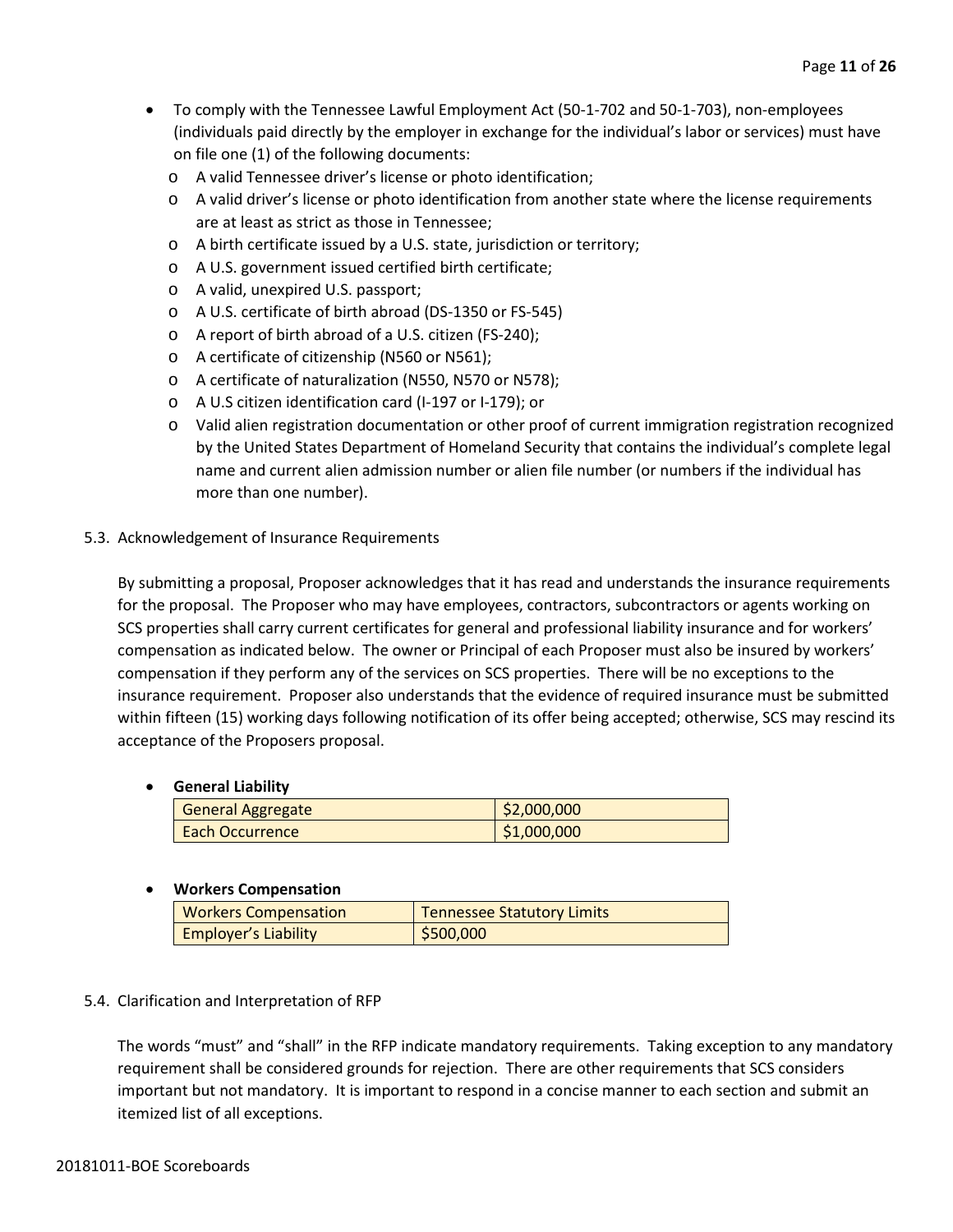5.5. Proposal Package

The package containing the proposal must be sealed and clearly marked on the outside of the package:

#### **"20181011-BOE Scoreboards" DO NOT OPEN**

All sealed proposals packages must include all of the following. Any sealed proposals are subject to rejection as non-conforming if any applicable item is not included.

- One (1) Complete Original
- Two (2) additional copies of the Original
- One (1) electronic format (CD/USB Drive)
- Original Signature on Original Proposal. NO copied or digital signatures.

The outside of the proposal package must be labeled as follows (if applicable):

- 1. Name of Company and Principal Owner, Business License Number, Expiration Date and License Classification.
- 2. In addition to Item 1, the same is applicable to masonry contractors if the work performed is > \$100,000.
- 3. In addition to Item 1, the same is applicable to HVAC, electrical, plumbing or A/C contractors if the work performed is > \$25,000.
- 4. In addition to Item 1, the same is applicable plus the Department of Environment & Conservation License Number and Classification, applicable to geothermal contractors if the work performed is > \$25,000.
- 5. If the prime contractor performs the masonry portion of the project or any of the above listed contractor skill sets and the work performed is > \$100,000; it must be so designated.
- 6. Only one (1) contractor in each classification listed shall be written on the bid envelope.

#### 5.6. Delivery of Proposals

Sealed proposals will be accepted until **October 11, 2018 @ 10:00 a.m.** Proposals received after that time will be deemed invalid. Vendors mailing proposal packages must allow sufficient time to ensure receipt of their package by the time specified. There will be no exceptions. Proposals will be opened and read aloud. The reading of the bids will begin at **10:00 a.m. Local Time**.

Due to the nature of deliveries to the SCS Support Services Facility by carriers such as UPS, FedEx and such like; the proposal package will be accepted if the date and time on the delivery confirmation are indicated to be on or before the Proposal Deadline.

Delivery Address: Sumner County Board of Education Attn: Purchasing Supervisor 1500 Airport Road Gallatin, TN 37066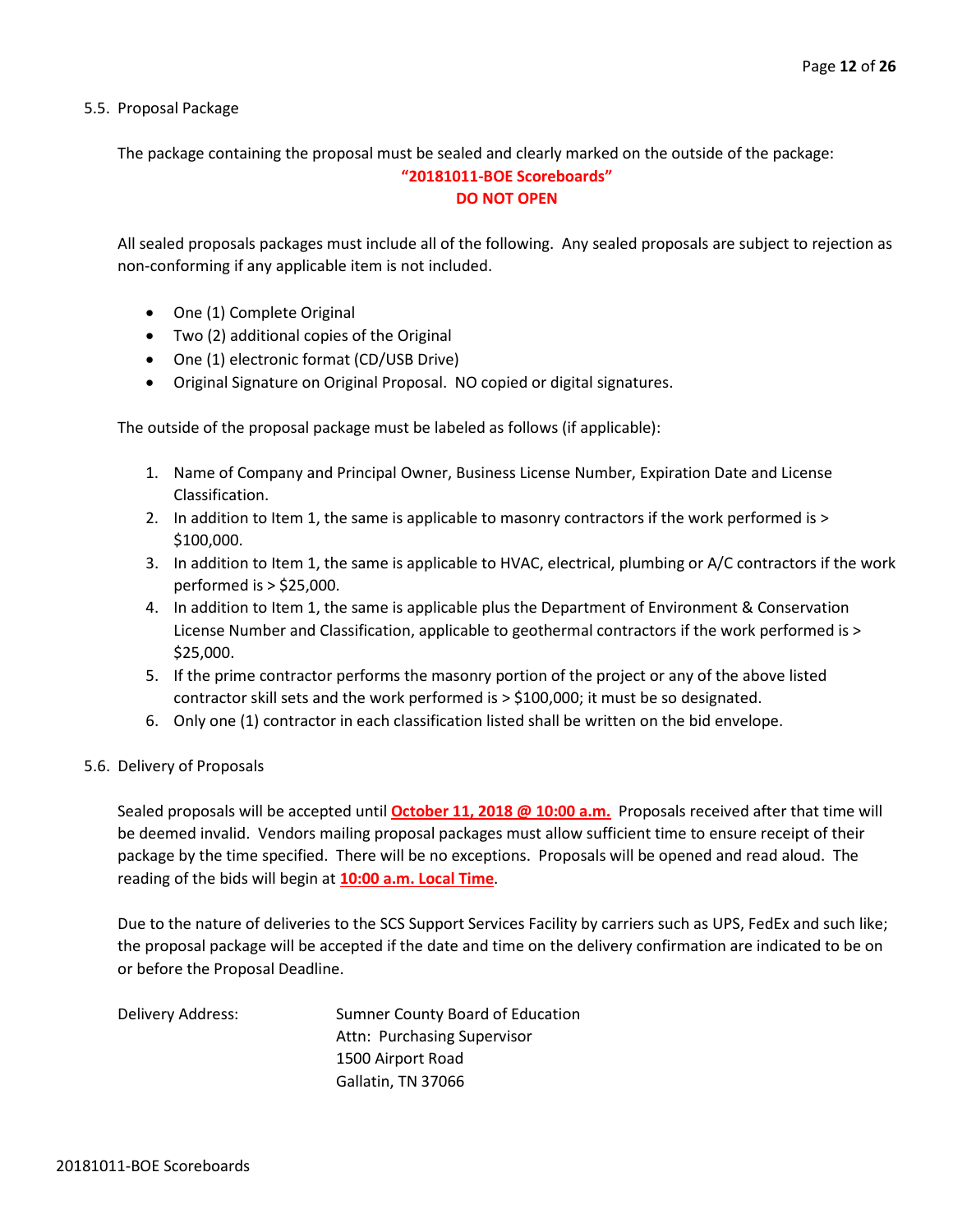#### 5.7. Evaluation of Proposals

The SCS Purchasing Supervisor will first examine the proposals to reject those that are clearly non-responsive to the stated requirements. Proposers who are determined to be non-responsive and/or non-responsible will be notified of this determination.

The evaluation process will include the following factors:

- Company Experience and Qualifications
	- o The nature and scope of the Proposers business.
	- o The number of years the Proposer has been licensed to do business.
	- o The number of years the Proposer has been providing the requested services.
	- o How many similarly sized or larger K-12 clients have you contract with?
- Compensation/Price Data
	- o Address all costs associated with performance of the contracted services.
- Past Performance and References
	- o Provided a minimum of three (3) client references for similar projects in size and scope successfully completed by Proposer within the last three (3) years. Attachment 6.3.
	- o SCS may also consider other sources of pertinent past performance information, including the districts own experience with the Proposer.
- 5.8. Request for Clarification of Proposals

Requests for clarification of proposals shall be distributed by the Purchasing Supervisor in writing (or email).

#### 5.9. Protests

In the event that any interested party finds any part of the listed specifications, terms or conditions to be discrepant, incomplete or otherwise questionable in any respect; it shall be the responsibility of the concerned party to notify the SCS Purchasing Office of such matters immediately upon receipt of the RFP. All notifications must be sent to the Purchasing Supervisor via email at [purchasing@sumnerschools.org.](mailto:purchasing@sumnerschools.org)

Any actual or prospective Proposer who is aggrieved in connection with the RFP or award of a contract may protest to the Purchasing Supervisor and/or the Sumner County Board of Education at its regularly scheduled meeting.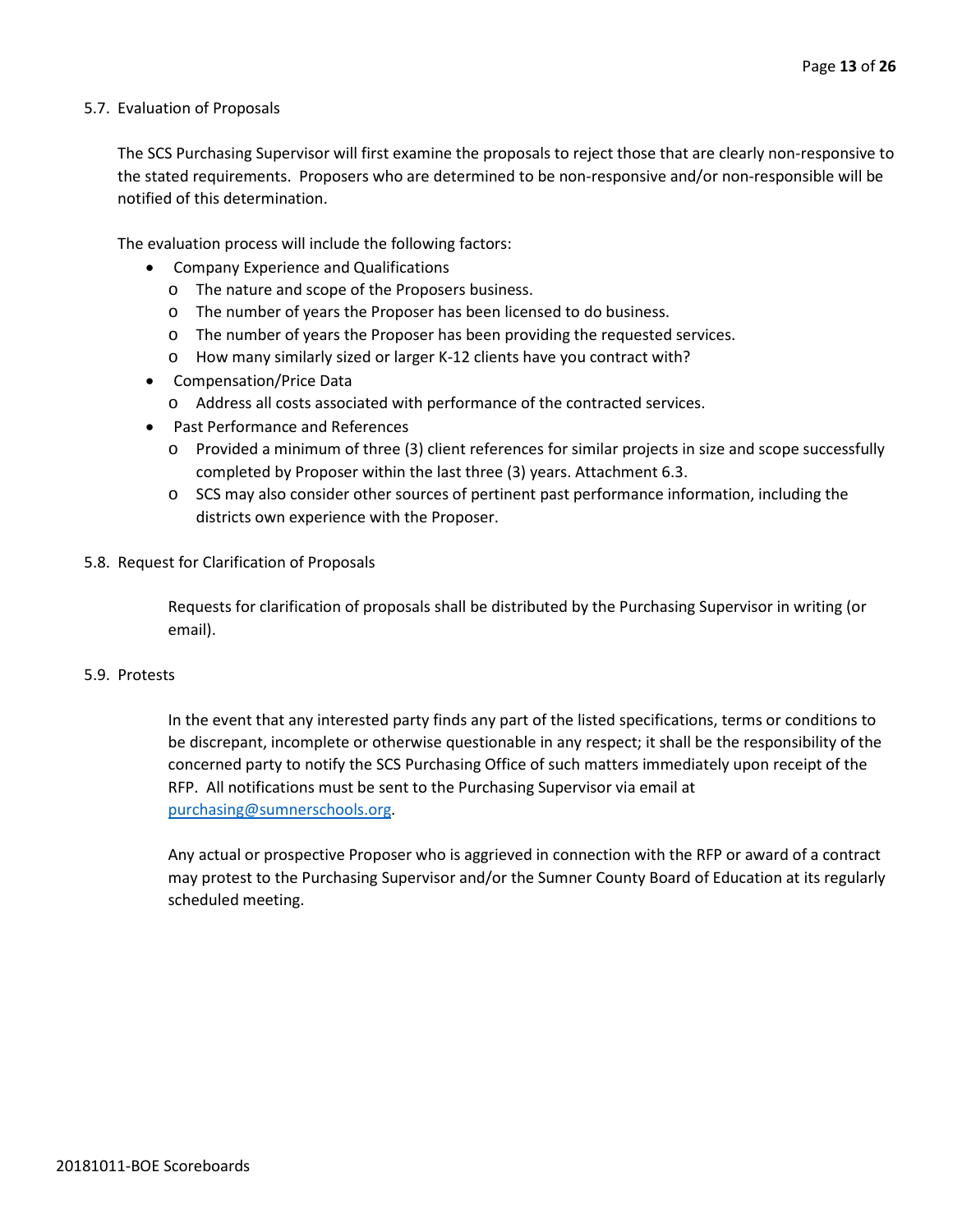#### **ATTACHMENT 6.1 - Contact Information**

| <b>Company Legal Name:</b>                 |          |
|--------------------------------------------|----------|
| <b>Company Official Address:</b>           |          |
|                                            |          |
| Company Web Site (URL):                    |          |
|                                            |          |
| Contact Person for project administration: |          |
|                                            |          |
|                                            |          |
|                                            |          |
|                                            | (office) |
|                                            | (mobile) |
|                                            |          |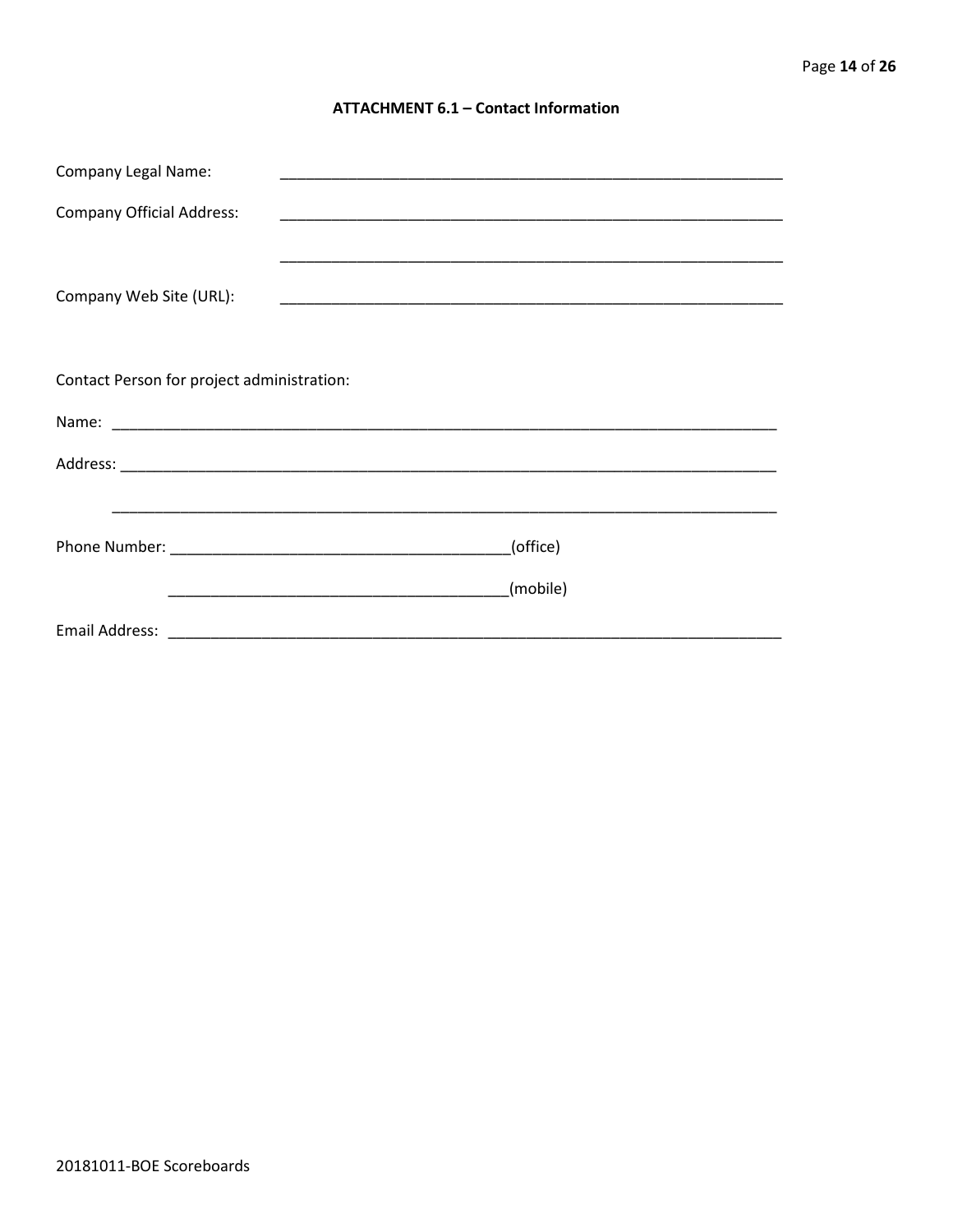

Attn: Purchasing Supervisor 1500 Airport Road Gallatin, TN 37066

#### **ATTACHMENT 6.2 – Bid Form/Certification 20181011-BOE Scoreboards**

| Date |                                       |
|------|---------------------------------------|
|      | , a duly authorized representative of |
|      | hereby submit our bid for 20181011-   |

**BOE Scoreboards** in accordance with the specifications and instructions set forth in these bid documents.

| <b>STATION CAMP HIGH SCHOOL</b>                                      |  |  |
|----------------------------------------------------------------------|--|--|
| <b>Basketball Scoreboard</b><br>$\bullet$<br>Model No.<br>$\bullet$  |  |  |
| <b>Baseball Scoreboard</b><br><b>Brand</b><br>$\bullet$<br>Model No. |  |  |

| <b>WESTMORELAND HIGH SCHOOL</b>                                                  |  |  |
|----------------------------------------------------------------------------------|--|--|
| Basketball Scoreboard #1<br>Brand ____________________<br>$\bullet$<br>$\bullet$ |  |  |
| Basketball Scoreboard #2<br>$\bullet$<br>Model No.<br>$\bullet$                  |  |  |

*NOTE: Include itemized list of all equipment proposed for the scoreboard systems.*

| (street)                 | (city, state, zip) |
|--------------------------|--------------------|
| 20181011-BOE Scoreboards |                    |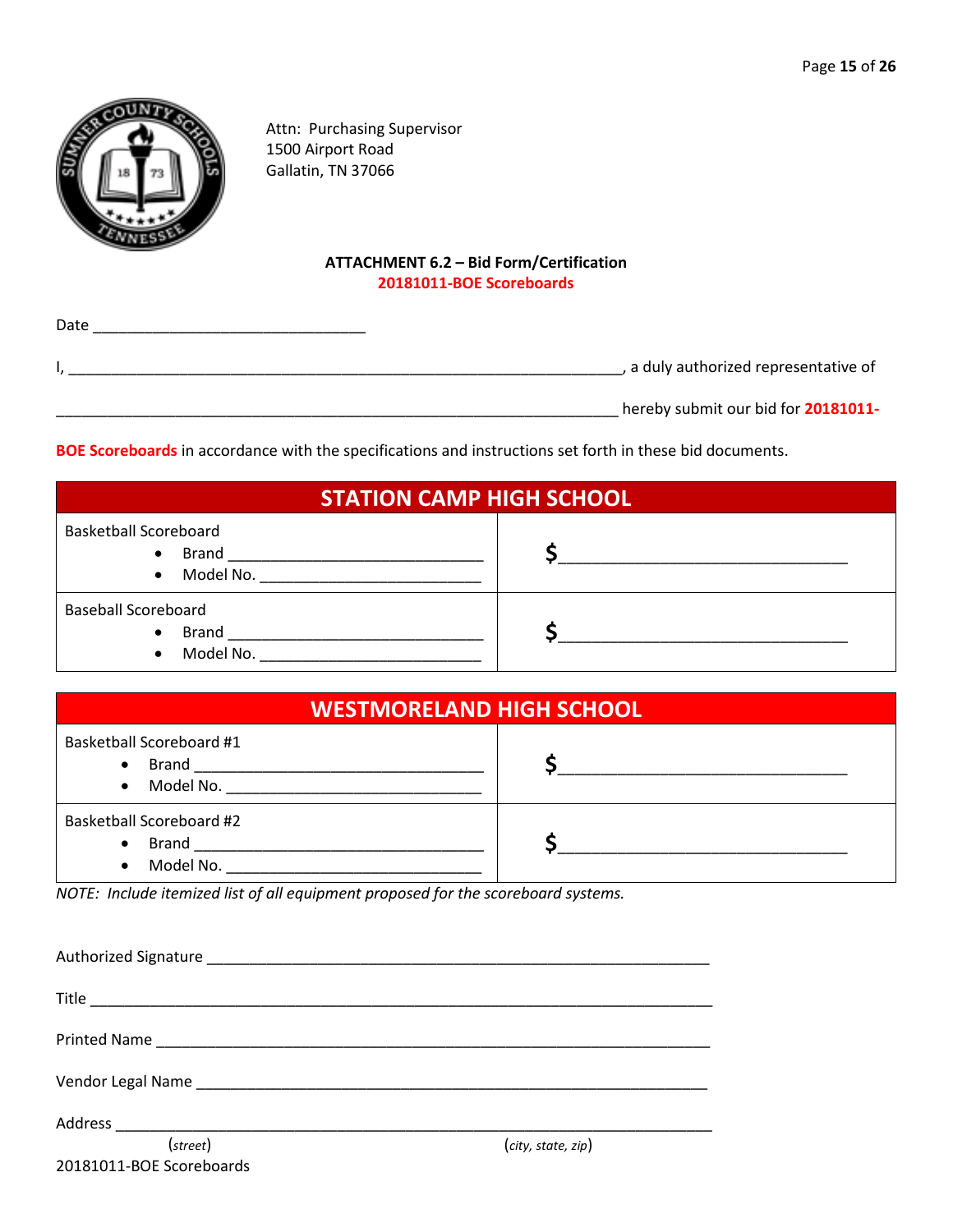| <b>ATTACHMENT 6.3 - References</b> |  |  |
|------------------------------------|--|--|
|------------------------------------|--|--|

\*Proposers may copy this page and submit additional references.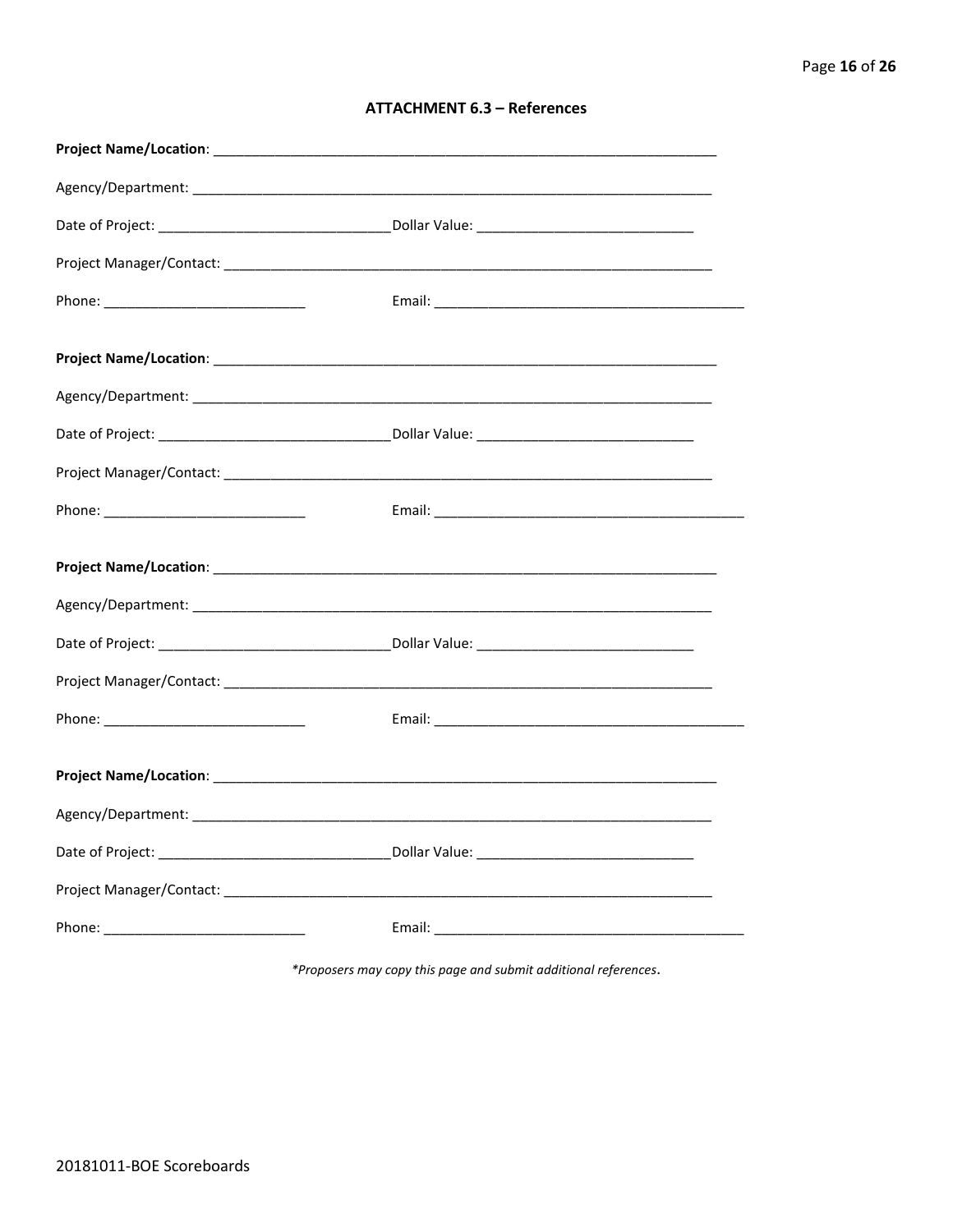#### **ATTACHMENT 6.4 – Certification Regarding Debarment or Suspension**

The prospective participant certifies, to the best of its knowledge and belief, that it and its principals:

- Are not presently debarred, suspended, proposed for debarment, declared ineligible or voluntarily excluded from participation in transactions under federal non-procurement programs by any federal department or agency;
- Have not, within the three-year period preceding the proposal, had one or more public transactions (federal, state or local) terminated for cause or default; and
- Are not presently indicated or otherwise criminally or civilly charged by a government entity (federal, state or local) and have not, within the three-year period preceding the bid, been convicted or had a civil judgement rendered against it:
	- o For the commission of fraud or a criminal offense in connection with obtaining, attempting to obtain or performing a public transaction (federal, state or local) or a procurement contract under such a public transaction;
	- o For the violation of federal or state antitrust statutes, including those proscribing price fixing between competitors, the allocation of customers between competitors, or bid rigging; or
	- o For the commission of embezzlement, theft, forgery, bribery, falsification or destruction of records, making false statements, or receiving stolen property.

\_\_\_\_\_\_\_\_\_\_\_\_\_\_\_\_\_\_\_\_\_\_\_\_\_\_\_\_\_\_\_\_\_\_\_\_\_\_\_\_\_\_\_\_\_\_\_\_\_\_\_\_

I understand that a false statement on this certification may be grounds for the rejection of this proposal or the termination of the award. In addition, under 18 U.S.C. 1001, a false statement may result in a fine of up to \$10,000 or imprisonment for up to five years, or both.

Name of Participating Agency: \_\_\_\_\_\_\_\_\_\_\_\_\_\_\_\_\_\_\_\_\_\_\_\_\_\_\_\_\_\_\_\_\_\_\_\_\_\_\_\_\_\_\_\_\_\_\_\_\_\_\_\_\_\_\_\_\_\_\_\_

Name and Title of Authorized Representative: \_\_\_\_\_\_\_\_\_\_\_\_\_\_\_\_\_\_\_\_\_\_\_\_\_\_\_\_\_\_\_\_\_\_\_\_\_\_\_\_\_\_\_\_\_\_\_

Signature of Authorized Representative: \_\_\_\_\_\_\_\_\_\_\_\_\_\_\_\_\_\_\_\_\_\_\_\_\_\_\_\_\_\_\_\_\_\_\_\_\_\_\_\_\_\_\_\_\_\_\_\_\_\_\_\_

Date: \_\_\_\_\_\_\_\_\_\_\_\_\_\_\_\_\_\_\_\_\_\_\_\_\_\_\_\_

\_\_\_\_ I am unable to certify to the above statement. Attached is my explanation.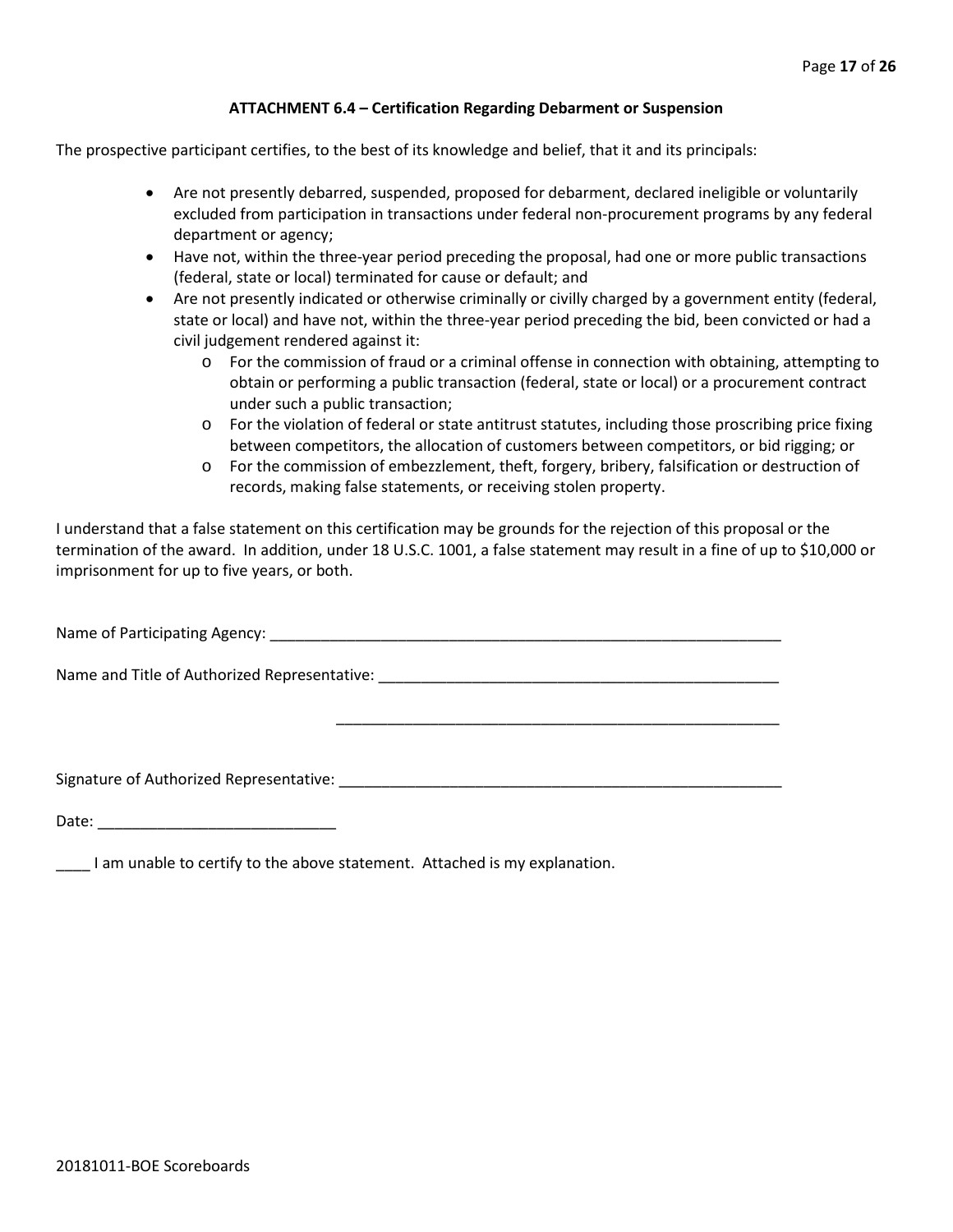#### **ATTACHMENT 6.5 – Condition of Submitting Proposal**

The undersigned Proposer has carefully examined all instructions, requirements, specifications, terms and conditions of the RFP and certifies:

- It is a reputable company regularly engaged in providing goods and/or services necessary to meet the requirements, specifications, terms and conditions of the RFP.
- All statements, information and representations prepared and submitted in response to the RFP are current, complete, true and accurate. Proposer acknowledges that the Sumner County Board of Education (SCS) will rely on such statements, information and representations in selecting the successful proposer(s).
- That the prices quoted shall be SCSs pricing for the products and/or service.
- It shall be bound by all statements, representations, warranties and guarantees made in its proposal.
- Proposer acknowledges that the contract may be canceled if any conflict of interest or appearance of a conflict of interest is discovered by SCS, in its sole discretion.
- All purchase orders must be duly authorized and executed by SCS and subject to the terms and conditions of the RFP.

By checking this box, Proposer agrees that SCS reserves the right to extend the terms, conditions, and prices of this contract to other Institutions (such as State, Local and/or Public Agencies) who express an interest in participating in any contract that results from this RFP. Each of the piggyback Institutions will issue their own purchasing documents for the goods/services. Proposer agrees that SCS shall bear no responsibility or liability for any agreements between Proposer and the other Institution(s) who desire to exercise this option.

| ADDRESS: | <u> 1989 - Johann John Stein, markin fan it ferstjer fan de ferstjer fan it ferstjer fan it ferstjer fan it fers</u> |
|----------|----------------------------------------------------------------------------------------------------------------------|
|          |                                                                                                                      |
| PHONE:   | (office)                                                                                                             |
|          | (mobile)                                                                                                             |
| EMAIL:   | <u> 2000 - Jan Barnett, mars et al. 1999 - Ann an Indian Amerikaanse kommunister (</u>                               |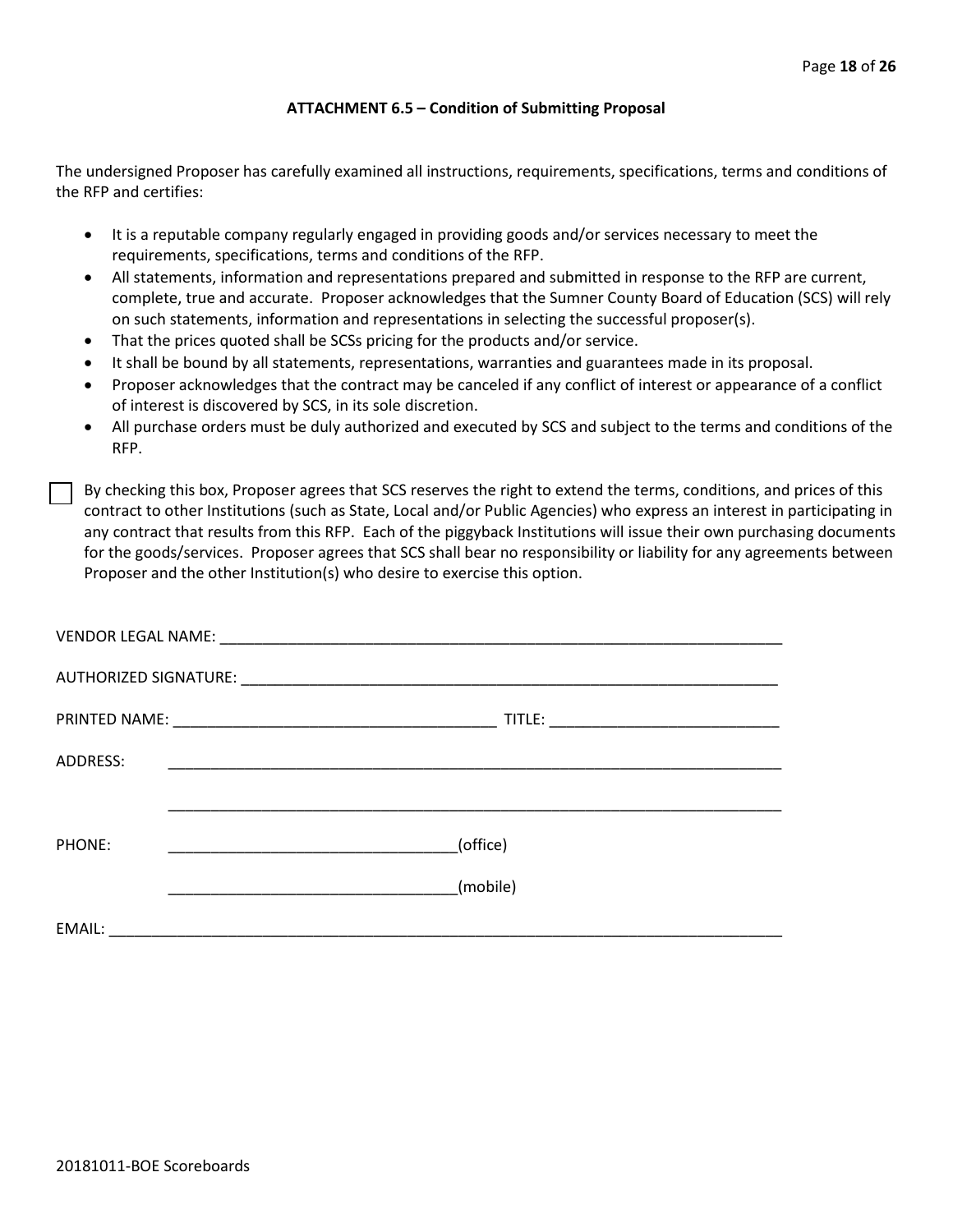#### **ATTACHMENT 6.6 – Statement of Non-Collusion**

The undersigned affirms that they are duly authorized to execute this contract, that this company, corporation, firm, partnership or individual has not prepared this proposal in collusion with any other respondent, and that the contents of this proposal as to prices, terms or conditions of said proposal have not been communicated by the undersigned nor by any employee or agent to any other person engaged in this type of business prior to the official opening of this proposal.

| Address: |          |
|----------|----------|
|          | (office) |
|          |          |
|          |          |
|          |          |
|          |          |
|          |          |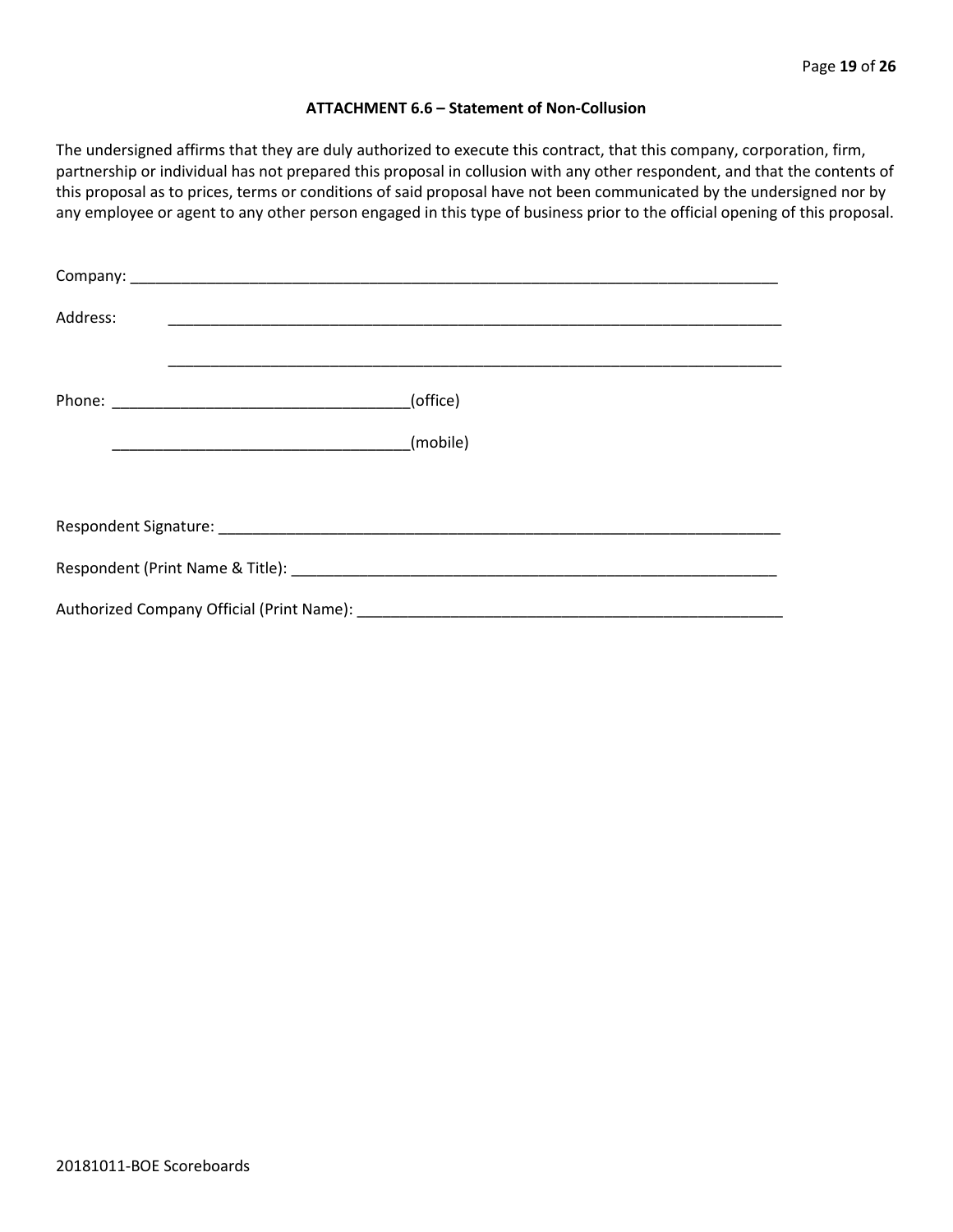#### **ATTACHMENT 6.7 – Attestation Re Personnel**

## **ATTESTATION RE PERSONNEL USED IN CONTRACT PERFORMANCE**

| CONTRACTOR LEGAL ENTITY NAME:                                          |  |
|------------------------------------------------------------------------|--|
| FEDERAL EMPLOYER IDENTIFICATION NUMBER:<br>(or Social Security Number) |  |

**The Contractor, identified above, does hereby attest, certify, warrant and assure that the Contractor shall not knowingly utilize the services of an illegal immigrant in the performance of this Contract and shall not knowingly utilize the services of any subcontractor who will utilize the services of an illegal immigrant in the performance of this Contract, T.C.A. § 12-3-309.**

SIGNATURE & DATE:

*NOTICE: This attestation MUST be signed by an individual empowered to contractually bind the Contractor.*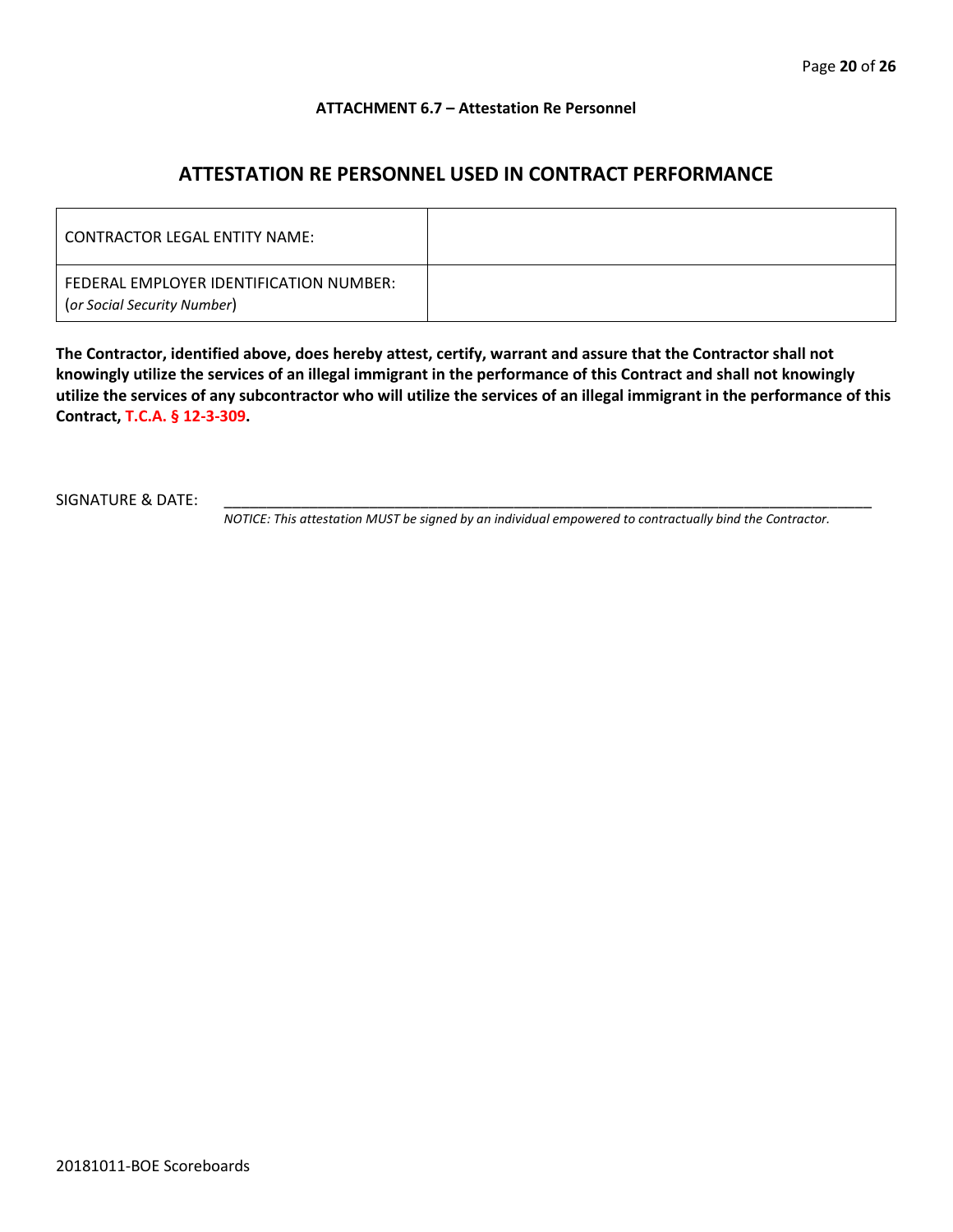#### **ATTACHMENT 6.8 – Drug Free Workplace Affidavit**

The Sumner County Board of Education is committed to maintaining a safe and productive work environment for its employees and to providing high quality service to its citizens. The goal of this policy is for Sumner County Board of Education employees and contractors to remain, or become and remain, drug-free. Abuse and dependency on alcohol and/or drugs can seriously affect the health of employees, contractors and citizens, jeopardize personal safety, impact the safety of others and impair job performance.

**STATE OF** \_\_\_\_\_\_\_\_\_\_\_\_\_\_\_\_\_\_\_\_\_\_\_\_\_\_\_\_\_\_\_\_\_

**COUNTY OF** \_\_\_\_\_\_\_\_\_\_\_\_\_\_\_\_\_\_\_\_\_\_\_\_\_\_\_\_\_\_\_\_\_

The undersigned, principal officer of

an employer of five (5) or more employees contracting with Sumner County Board of Education to provide goods or services, hereby states under oath as follows:

- 1. The undersigned is a principal officer of (hereinafter referred to as the "Company") and is duly authorized to execute this Affidavit on behalf of the Company.
- 2. The Company submits this Affidavit pursuant to T.C.A. § 50-9-113, which requires each employer with no less than five (5) employees receiving pay who contracts with the state and any local government to provide contracted services to submit an affidavit stating that such employer has a drug-free workplace program that complies with Title 50, Chapter 9 of the *Tennessee Code Annotated*.
- 3. The Company is in compliance with T.C.A. § 50-9-113 and all applicable Federal Laws, Rules and Regulations requiring a drug-free workplace program.

Further affiant saith not.

| <b>STATE OF</b>                                                                                                                                                                                                                                                                                                                                                                                                                   |  |           |
|-----------------------------------------------------------------------------------------------------------------------------------------------------------------------------------------------------------------------------------------------------------------------------------------------------------------------------------------------------------------------------------------------------------------------------------|--|-----------|
| <b>COUNTY OF</b>                                                                                                                                                                                                                                                                                                                                                                                                                  |  |           |
| Before me personally appeared expansion of the state of the state of the state of the state of the state of the state of the state of the state of the state of the state of the state of the state of the state of the state<br>I am personally acquainted (or proved to me on the basis of satisfactory evidence) and who acknowledged that such<br>person executed the foregoing affidavit for the purposes therein contained. |  | with whom |
|                                                                                                                                                                                                                                                                                                                                                                                                                                   |  |           |
| <b>Notary Public</b>                                                                                                                                                                                                                                                                                                                                                                                                              |  |           |

My commission expires: \_\_\_\_\_\_\_\_\_\_\_\_\_\_\_\_\_\_\_\_\_\_\_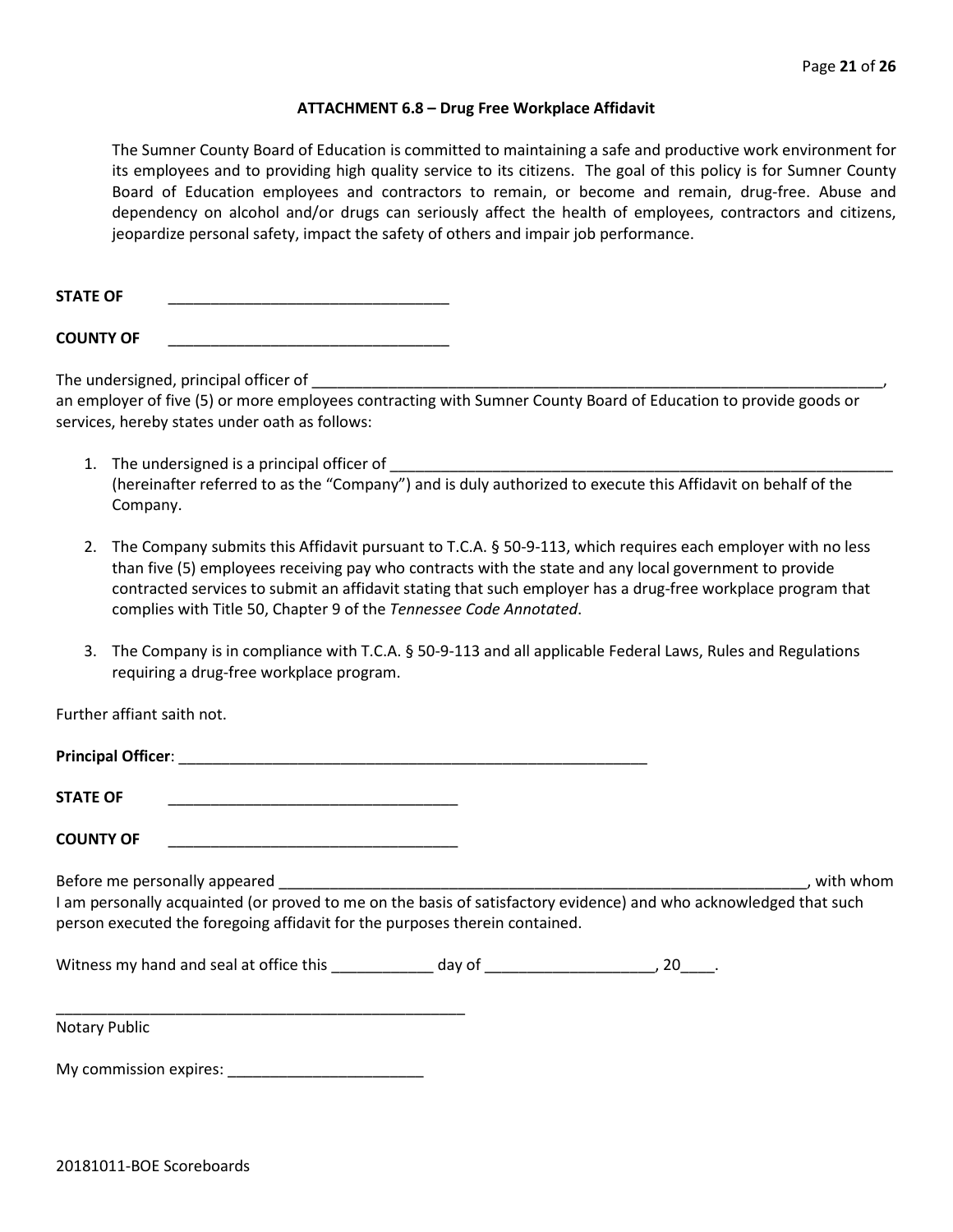#### **ATTACHMENT 6.9 – W9**

| (Rev. December 2014)<br><b>Identification Number and Certification</b><br>Department of the Treasury<br>Internal Revenue Service<br>1 Name (as shown on your income tax return). Name is required on this line; do not leave this line blank.<br>2 Business name/disregarded entity name, if different from above<br>N                                                                                                                                                                                                                                                                                                                                                                                                                                                                                                                                                                                                                                                                                                                                                                                                                                                                                                                                                                                                                                                                                                                                                                                                                                                                                                                                                                                                                                                                                                                                                                                                                             | requester. Do not<br>send to the IRS. |
|----------------------------------------------------------------------------------------------------------------------------------------------------------------------------------------------------------------------------------------------------------------------------------------------------------------------------------------------------------------------------------------------------------------------------------------------------------------------------------------------------------------------------------------------------------------------------------------------------------------------------------------------------------------------------------------------------------------------------------------------------------------------------------------------------------------------------------------------------------------------------------------------------------------------------------------------------------------------------------------------------------------------------------------------------------------------------------------------------------------------------------------------------------------------------------------------------------------------------------------------------------------------------------------------------------------------------------------------------------------------------------------------------------------------------------------------------------------------------------------------------------------------------------------------------------------------------------------------------------------------------------------------------------------------------------------------------------------------------------------------------------------------------------------------------------------------------------------------------------------------------------------------------------------------------------------------------|---------------------------------------|
| Specific Instructions on page<br>4 Exemptions (codes apply only to<br>3 Check appropriate box for federal tax classification; check only one of the following seven boxes:<br>certain entities, not individuals; see<br>C Corporation<br>S Corporation Partnership<br>Trust/estate<br>Individual/sole proprietor or<br>instructions on page 3):<br>single-member LLC<br>Print or type<br>Exempt payee code (if any)<br>Limited liability company. Enter the tax classification (C=C corporation, S=S corporation, P=partnership) ▶<br>Exemption from FATCA reporting<br>Note. For a single-member LLC that is disregarded, do not check LLC; check the appropriate box in the line above for<br>the tax classification of the single-member owner.<br>code (if any)<br>(Applies to accounts maintained outside the U.S.)<br>Other (see instructions) ▶<br>5 Address (number, street, and apt. or suite no.)<br>Requester's name and address (optional)<br>6 City, state, and ZIP code<br>See<br>7 List account number(s) here (optional)                                                                                                                                                                                                                                                                                                                                                                                                                                                                                                                                                                                                                                                                                                                                                                                                                                                                                                           |                                       |
|                                                                                                                                                                                                                                                                                                                                                                                                                                                                                                                                                                                                                                                                                                                                                                                                                                                                                                                                                                                                                                                                                                                                                                                                                                                                                                                                                                                                                                                                                                                                                                                                                                                                                                                                                                                                                                                                                                                                                    |                                       |
| Part I<br><b>Taxpayer Identification Number (TIN)</b><br>Social security number<br>Enter your TIN in the appropriate box. The TIN provided must match the name given on line 1 to avoid<br>backup withholding. For individuals, this is generally your social security number (SSN). However, for a<br>resident alien, sole proprietor, or disregarded entity, see the Part I instructions on page 3. For other<br>entities, it is your employer identification number (EIN). If you do not have a number, see How to get a<br>TIN on page 3.<br>or<br>Employer identification number<br>Note. If the account is in more than one name, see the instructions for line 1 and the chart on page 4 for<br>guidelines on whose number to enter.<br>-                                                                                                                                                                                                                                                                                                                                                                                                                                                                                                                                                                                                                                                                                                                                                                                                                                                                                                                                                                                                                                                                                                                                                                                                   |                                       |
|                                                                                                                                                                                                                                                                                                                                                                                                                                                                                                                                                                                                                                                                                                                                                                                                                                                                                                                                                                                                                                                                                                                                                                                                                                                                                                                                                                                                                                                                                                                                                                                                                                                                                                                                                                                                                                                                                                                                                    |                                       |
| <b>Certification</b><br>Part II<br>Under penalties of perjury, I certify that:                                                                                                                                                                                                                                                                                                                                                                                                                                                                                                                                                                                                                                                                                                                                                                                                                                                                                                                                                                                                                                                                                                                                                                                                                                                                                                                                                                                                                                                                                                                                                                                                                                                                                                                                                                                                                                                                     |                                       |
| 1. The number shown on this form is my correct taxpayer identification number (or I am waiting for a number to be issued to me); and<br>2. I am not subject to backup withholding because: (a) I am exempt from backup withholding, or (b) I have not been notified by the Internal Revenue<br>Service (IRS) that I am subject to backup withholding as a result of a failure to report all interest or dividends, or (c) the IRS has notified me that I am<br>no longer subject to backup withholding; and<br>3. I am a U.S. citizen or other U.S. person (defined below); and<br>4. The FATCA code(s) entered on this form (if any) indicating that I am exempt from FATCA reporting is correct.<br>Certification instructions. You must cross out item 2 above if you have been notified by the IRS that you are currently subject to backup withholding<br>because you have failed to report all interest and dividends on your tax return. For real estate transactions, item 2 does not apply. For mortgage<br>interest paid, acquisition or abandonment of secured property, cancellation of debt, contributions to an individual retirement arrangement (IRA), and<br>generally, payments other than interest and dividends, you are not required to sign the certification, but you must provide your correct TIN. See the<br>instructions on page 3.                                                                                                                                                                                                                                                                                                                                                                                                                                                                                                                                                                                     |                                       |
| Sign<br>Signature of                                                                                                                                                                                                                                                                                                                                                                                                                                                                                                                                                                                                                                                                                                                                                                                                                                                                                                                                                                                                                                                                                                                                                                                                                                                                                                                                                                                                                                                                                                                                                                                                                                                                                                                                                                                                                                                                                                                               |                                       |
| Here<br>U.S. person ▶<br>Date P<br>· Form 1098 (home mortgage interest), 1098-E (student Ioan interest), 1098-T<br><b>General Instructions</b>                                                                                                                                                                                                                                                                                                                                                                                                                                                                                                                                                                                                                                                                                                                                                                                                                                                                                                                                                                                                                                                                                                                                                                                                                                                                                                                                                                                                                                                                                                                                                                                                                                                                                                                                                                                                     |                                       |
| (tuition)<br>Section references are to the Internal Revenue Code unless otherwise noted.<br>• Form 1099-C (canceled debt)<br>Future developments. Information about developments affecting Form W-9 (such<br>. Form 1099-A (acquisition or abandonment of secured property)<br>as legislation enacted after we release it) is at www.irs.gov/fw9.<br>Use Form W-9 only if you are a U.S. person (including a resident alien), to<br>provide your correct TIN.<br><b>Purpose of Form</b>                                                                                                                                                                                                                                                                                                                                                                                                                                                                                                                                                                                                                                                                                                                                                                                                                                                                                                                                                                                                                                                                                                                                                                                                                                                                                                                                                                                                                                                            |                                       |
| If you do not return Form W-9 to the requester with a TIN, you might be subject<br>An individual or entity (Form W-9 requester) who is required to file an information<br>to backup withholding. See What is backup withholding? on page 2.<br>return with the IRS must obtain your correct taxpayer identification number (TIN)<br>which may be your social security number (SSN), individual taxpayer identification<br>By signing the filled-out form, you:<br>number (ITIN), adoption taxpayer identification number (ATIN), or employer<br>1. Certify that the TIN you are giving is correct (or you are waiting for a number<br>identification number (EIN), to report on an information return the amount paid to<br>to be issued).<br>you, or other amount reportable on an information return. Examples of information<br>2. Certify that you are not subject to backup withholding, or<br>returns include, but are not limited to, the following:<br>3. Claim exemption from backup withholding if you are a U.S. exempt payee. If<br>· Form 1099-INT (interest earned or paid)<br>applicable, you are also certifying that as a U.S. person, your allocable share of<br>. Form 1099-DIV (dividends, including those from stocks or mutual funds)<br>any partnership income from a U.S. trade or business is not subject to the<br>* Form 1099-MISC (various types of income, prizes, awards, or gross proceeds)<br>withholding tax on foreign partners' share of effectively connected income, and<br>. Form 1099-B (stock or mutual fund sales and certain other transactions by<br>4. Certify that FATCA code(s) entered on this form (if any) indicating that you are<br>brokers)<br>exempt from the FATCA reporting, is correct. See What is FATCA reporting? on<br>page 2 for further information.<br>· Form 1099-S (proceeds from real estate transactions)<br>. Form 1099-K (merchant card and third party network transactions) |                                       |

Cat. No. 10231X

Form **W-9** (Rev. 12-2014)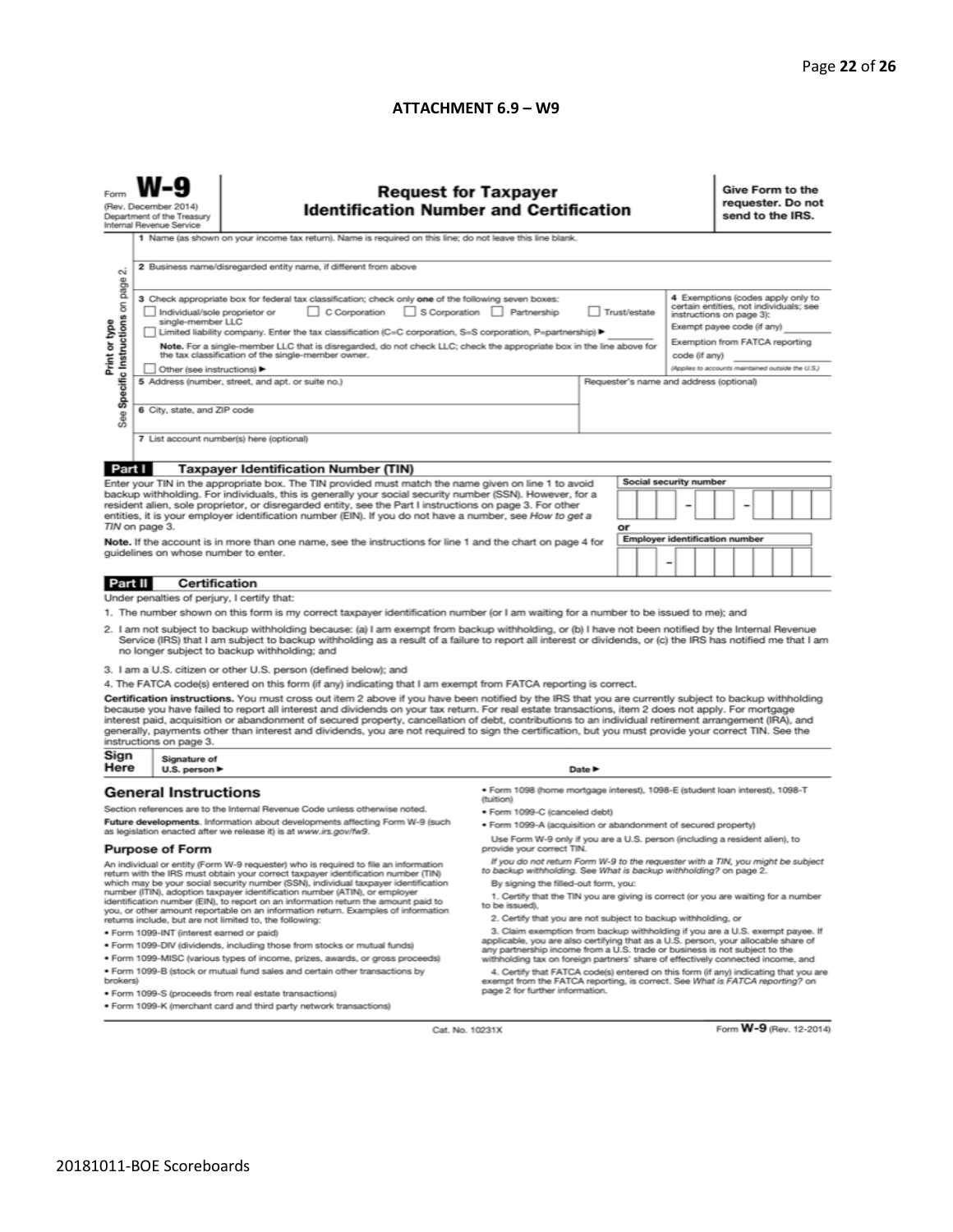#### **ATTACHMENT 6.10 – Standard Terms & Conditions SUMNER COUNTY BOARD OF EDUCATION (SCS)**

#### **1. PREPARATION AND SUBMISSION OF BID.**

- **a.** Failure to examine any drawings**,** specifications, or instructions will be at the proposer's risk. Any deviation from the stated terms, conditions and specifications must be coordinated with and approved in writing by the SCS Purchasing Supervisor.
- **b.** RFP SUBMITTAL / SIGNATURE: Proposal shall give the full name and business address of the bidder. If the proposer is a corporation, the name shall be stated as it is in the corporate charter. Proposals must be signed in ink by the proposer's authorized agent. Unsigned proposals will be rejected. Proposals are to be sealed and the outside of the envelope is to reference the RFP number. The person signing the proposal must show their title, and if requested by the institution, must furnish satisfactory proof of his or her authority to bind his or her company in contract. Proposer understands that by submitting a proposal with an authorized signature, it shall constitute an offer to SCS. Proposals must be typewritten or in ink; otherwise they may not be considered. Purchase orders will be issued to the firm name appearing on the W9. Facsimile responses will not be considered.
- **c.** SCS is not responsible for any costs incurred by any vendor pursuant to the RFP. The vendor shall be responsible for all costs incurred in connection with the preparation and submission of its proposal.
- **d.** All proposers must be in compliance with T.C.A. § 62-6-119 at the time of proposal submission and provide evidence of compliance with the applicable provisions of the chapter before such proposal may be considered.
- **e.** Proposals are to be received in the location designated in the RFP no later than the specified date and time. Late submissions will NOT be opened or considered.
- **f.** No erasures permitted. Errors may be crossed out and corrections printed in ink or typewritten adjacent to error and must be initialed in ink by person signing the proposal.
- **g.** Specifications: Reference to available specifications shall be sufficient to make the terms of the specifications binding on the proposer. The use of the name of a manufacturer, or any special brand or make in describing an item does not restrict the proposer to that manufacturer or specific article, unless specifically stated. Comparable products of other manufacturers will be considered if proof of compatibility is contained in the proposal. Proposers are required to notify SCSs Purchasing Supervisor whenever specifications/procedures are not perceived to be fair and open. The articles on which the proposal is submitted must be equal or superior to that specified. Informative and Descriptive Literature: The proposer must show brand or trade names of the articles proposed, when applicable. It shall be the responsibility of the proposer, including proposer's whose product is referenced, to furnish with the proposer such specifications, catalog pages, brochures or other data as will provide an adequate basis for determining the quality and functional capabilities of the product offered. Failure to provide this data may be considered valid justification for rejection of proposer.
- **h.** Samples: Samples of items when called for, must be furnished free of expense, and if not destroyed will, upon proposer's request within ten (10) days of RFP opening, be returned at the proposer's expense. Each sample must be labeled with the proposer's name, manufacturer's brand name and number, RFP number and item reference.
- **i.** Time of Performance: The number of calendar days in which delivery is to be made after receipt of order shall be stated in the RFP and may be a factor in making an award, price notwithstanding. If no delivery time is stated in the bid, bidder agrees that delivery is to be made within two weeks (10 business days) of order.
- **j.** Transportation and delivery charges should be included in the price and be fully prepaid by the vendor to the destination specified in the RFP. Proposal prices shall include delivery of all items F.O.B. destination.
- **k.** New materials and supplies must be delivered unless otherwise specifically stated in the RFP.
- **l.** Alternate/multiple bids will not be considered unless specifically called for in the RFP.
- **m.** Only proposals submitted on RFP forms furnished by SCS will be considered.
- n. By signing this RFP where indicated, the proposer agrees to strictly abide by all local, state and federal statutes and regulations. The proposer further certifies that this proposer is made without collusion or fraud.
- **o.** Error in Proposal. In case of error in the extension of prices in the proposal, the unit price will govern. Late submissions will NOT be opened or considered. Proposers are cautioned to verify their proposals before submission, as amendments received after the ITB deadline will not be considered. No proposals shall be altered, amended or withdrawn after opening. After proposal opening, a proposer may withdraw a proposal only when there is obvious clerical error such as a misplaced decimal point, or when enforcement of the proposal would impose unconscionable hardship due to an error in the proposal resulting in a quotation substantially below the other proposals received. Proposal withdrawals will be considered only upon written request of the proposer.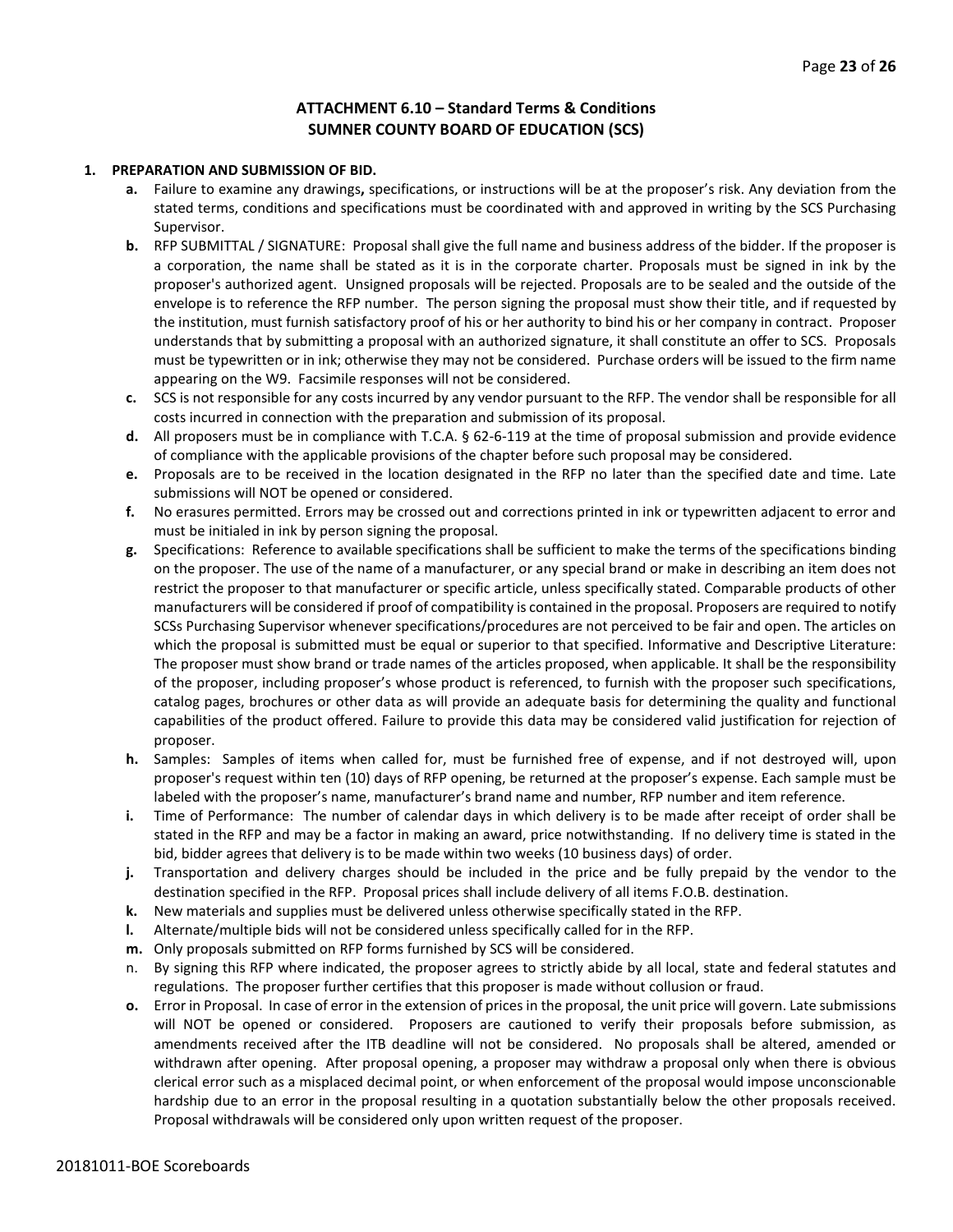- **2. OPEN RECORDS.** In order to comply with the provisions of the Tennessee Open Records Act, all proposals will be publicly opened and are subject to public inspection after the award upon written request. Proposers may be present at ITB opening. Summary information will be posted the SCS website, www.sumnerschools.org under the Invitation to Bid link.
- **3. ACCEPTANCE AND AWARD.** SCS reserves the right to reject any and all proposals and to waive any informality in proposals and, unless otherwise specified by the proposer to accept any item in the proposal. Action to reject all proposals shall be taken for unreasonably high prices, errors in the proposal documents, cessation of need, unavailability of funds, or any other reason approved by SCS.
	- a. Contracts and purchases will be made with the lowest, responsive, responsible, qualified proposer. The quality of the articles to be supplied, their conformity with the specifications, their suitability to the requirements of the Institution, cash discount offered, and the delivery terms will be taken into consideration.
	- b. Any deviation from these stated terms, specifications and conditions must be coordinated with and approved in writing by the Purchasing Supervisor.
	- c. Prices quoted on the response (if any) are to be considered firm and binding until the said equipment, supplies or services are in the possession of SCS.
	- d. SCS reserves the right to order more or less than the quantity listed in the proposal.
	- e. If a proposer fails to state a time within which a proposal must be accepted, it is understood and agreed that SCS shall have ninety (90) days to accept.
	- f. No purchase or contract is authorized or valid until the issuance of a SCS purchase order in accordance with SCS policy. No SCS employee is authorized to purchase equipment, supplies or services prior to the issuance of such a purchase order.
	- g. The contract may not be assigned without written SCS consent.
	- h. If the appropriate space is marked on the ITB, other Institutions (such as State, Local and/or Public Agencies) may purchase off the contract during the same period as SCS.
	- i. The awarded proposer will be required to post a performance and payment bond in the amount of 25% of the contract price if it exceeds \$100,000 as stated by T.C.A. §12-4-201.
	- j. If the project cost is in excess of \$25,000 a performance bond must be secured by the requesting part in an amount equal to the market improvement value.
- **4. PAYMENT**. Payment terms must be specified in the proposal, including any discounts for early payment. Partial payments will not be approved unless justification for such payment can be shown. Terms will be NET 30 days. Payment will not be made until the conditions and specifications of the RFP are inspected and approved as conforming by persons appointed by SCS.
- **5. DEFAULT OF SELECTED VENDOR.** In case of vendor default, SCS may procure the articles or services from other sources and hold the defaulting vendor responsible for any resulting cost. If the awarded vendor violates any terms of their response, the contract, SCS policy or any law, they may be disqualified from proposing for a period of two years for minor violations or longer for major violations. Proposals from disqualified proposers will not be accepted during the period of disqualification.
- **6. INSPECTION OF PURCHASES.** Articles received which are not equivalent will not be accepted and will be picked up by the vendor or returned to vendor, shipping charges collect. SCS shall have a reasonable period in which to inspect and accept or reject materials without liability. If necessity requires SCS to use nonconforming materials, an appropriate reduction in payment may be made.
- **7. TAXES.** SCS is tax exempt; do not include taxes in quotation. Vendors making improvements or additions to or performing repair work on real property for SCS are liable for any applicable sales or use tax on tangible personal property used in connection with the contract or furnished to vendors by the state for use under the contract.
- **8. NONDISCRIMINATION.** SCS is an equal opportunity employer. SCS and bidder agree to comply with Titles VI and VII of the Civil Rights Act of 1964, Title IX of the Education Amendments of 1972, Section 504 of the Rehabilitation Act of 1973, Executive Order 11,246, the Americans with Disabilities Act of 1990 and the related regulations to each. Each party assures that it will not discriminate against any individual including, but not limited to employees or applicants for employment and/or students, because of race, religion, creed, color, sex, age, disability, veteran status or national origin. In the event that any claims should arise with regards to violations of any such local, state or federal law, statues, rule or regulations, the vendor will indemnify and hold SCS harmless for any damages, including court costs or attorney fees, which might be incurred.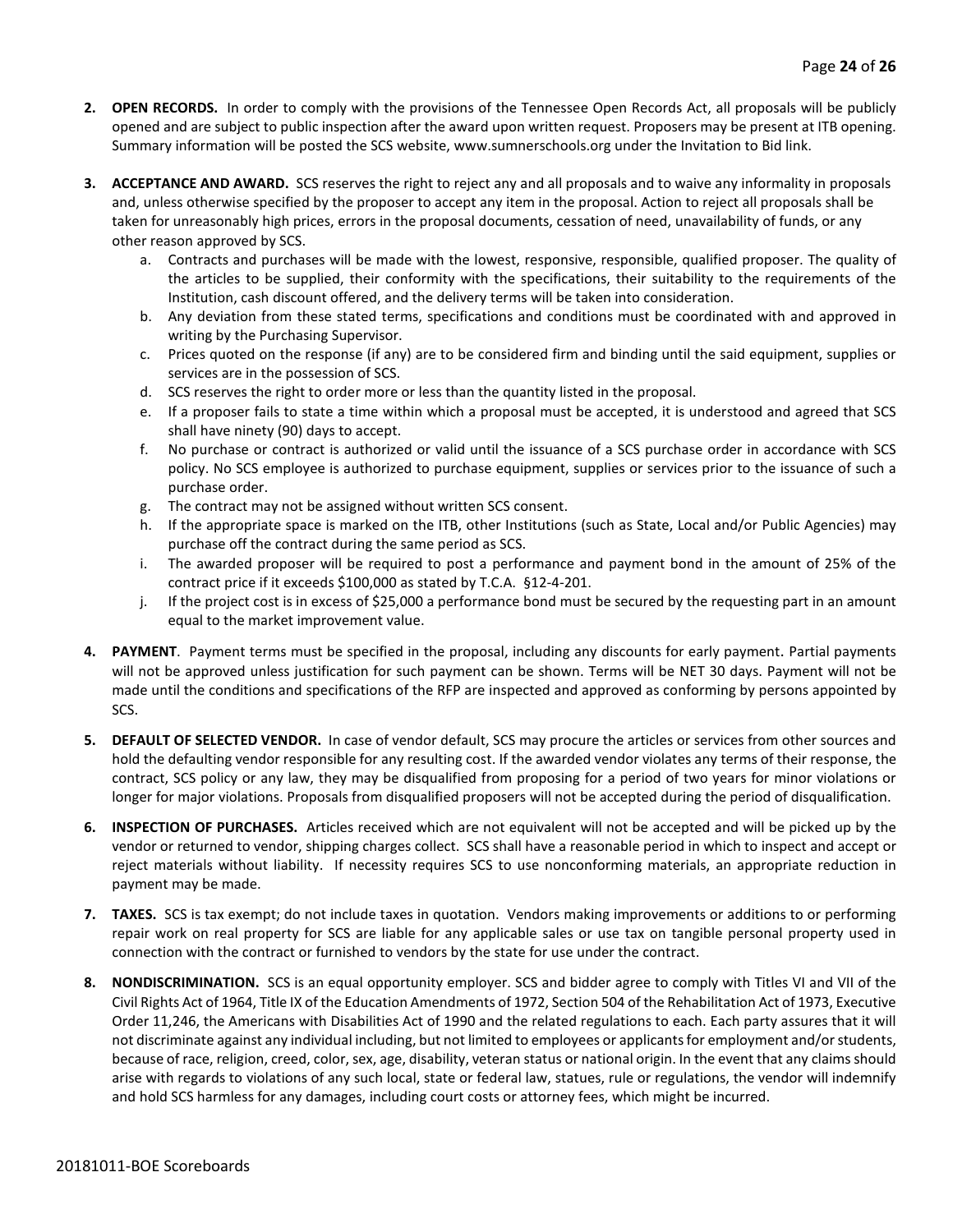- **9. PROHIBITIONS/NO VENDOR CONTRACT FORM.** Acceptance of gifts from vendors is prohibited. T.C.A. §12-4-106. The contract documents for purchase under this RFP shall consist of the successful proposer's bid and SCSs purchase order. **The proposer may request exceptions to terms and conditions and/or request SCS to accept other terms and conditions by means of subsequent documents such as invoices, warranty agreements, license agreements, etc. All subsequent document shall be open to revision for impermissible language. SCS reserves the right to render the proposal unresponsive and subject the proposal to rejection if successful terms cannot be negotiated.**
- **10. PROHIBITION ON HIRING ILLEGAL IMMIGRANTS.** Tennessee Public Chapter No. 878 of 2006, T.C.A. §12-3-309, requires that Contractor attest in writing that Contractor will not knowingly utilize the services of illegal immigrants in the performance of this Contract and will not knowingly utilize the services of any subcontractor, if permitted under this Contract, who will utilize the services of illegal immigrants in the performance of this Contract. The attestation shall be made on the form, Attestation re Personnel Used in Contract Performance ("the Attestation"), which is attached and hereby incorporated by this reference.
- **11. SALES AND USE TAX.** Before the Purchase Order/Contract resulting from this RFP/RFQ is signed, the apparent successful proposer must be registered with the Department of Revenue for the collection of Tennessee sales and use tax as required by T.C.A. §12-3-306.
- **12. ASSIGNMENT.** Neither the vendor nor SCS may assign this agreement without prior written consent of the other party.
- **13. LIABILITIES.** The vendor shall indemnify SCS against liability for any suits, actions or claims of any character arising from or relating to the performance under this agreement by the vendor or its subcontractors. SCS has no obligation for the payment of any judgement or the settlement of any claim made against the vendor or its subcontractors as a result of obligations under this contract.
- **14. APPLICABLE LAW.** Any contract shall be interpreted under the laws and statutes of the State of Tennessee. SCS does not enter into contracts which provide for mediation or arbitration. Any action arising from any contract made from this RFP shall be brought in the state courts in Sumner County, TN or in the United States Federal District Court for the Middle District of Tennessee.

Additionally, it is a violation of state statutes to purchase materials, supplies, services or any other item from a vendor that is a commissioner, official, employee or board member that has any financial or beneficial interest in such transaction, T.C.A. §12-4-101.

- **15. FUNDS**. The Proposer understands and accepts the non-appropriation of funds provision of SCS.
- **16. DATA PRIVACY AND SECURITY**. Personal Information (PI) includes but is not limited to that information protected by HIPAA, the HITECH Act, FERPA, or Gramm-Leach-Bliley) or such information which would allow a third party to gain access to the personal, medical or financial records of any of any party. Vendor represents and warrants that its collection, access, use, storage, disposal and disclosure of PI complies with all applicable federal and state privacy and data protection laws. Vendor represents and warrants that Vendor will maintain compliance with the SSAE 16 standard, and shall undertake any audits and risk assessments Vendor deems necessary to maintain compliance with SSAE16. If PI provided by SCS to Vendor is subject to FERPA. Vendor agrees that in its handling of FERPA data it will perform as a school official as that term is defined by FERPA regulations. Vendor acknowledges that its improper disclosure or re-disclosure of PI covered by FERPA may, under certain circumstances, result in Vendor's exclusion from eligibility to contract with SCS for at least five (5) years. Vendor shall provide SCS with the name and contact information for an employee of Vendor who shall serve as SCS's primary security contact and shall be available to assist Customer twenty-four (24) hours per day, seven (7) days per week as a contact in resolving obligations associated with any security incident in which it is reasonably suspected that there has been a breach of information security. Vendor shall immediately mitigate or resolve any Security Incident, at Vendor's expense and in accordance with applicable privacy rights, laws, regulations and standards. Vendor shall reimburse SCS for actual costs incurred by SCS in responding to, and mitigating damages caused by, any Security Incident, including all costs of notice and/or remediation incurred under applicable law as a result of the Security Incident.
- **17. IRAN DIVESTMENT ACT.** By submission of this proposal, each proposer and each person signing on behalf of any proposer certified, and in the case of a joint proposal, each party thereto certifies as to its own organization, under penalty of perjury, that to the best of its knowledge and belief that each proposer is not on the list created pursuant to T.C.A. §12-12- 106.